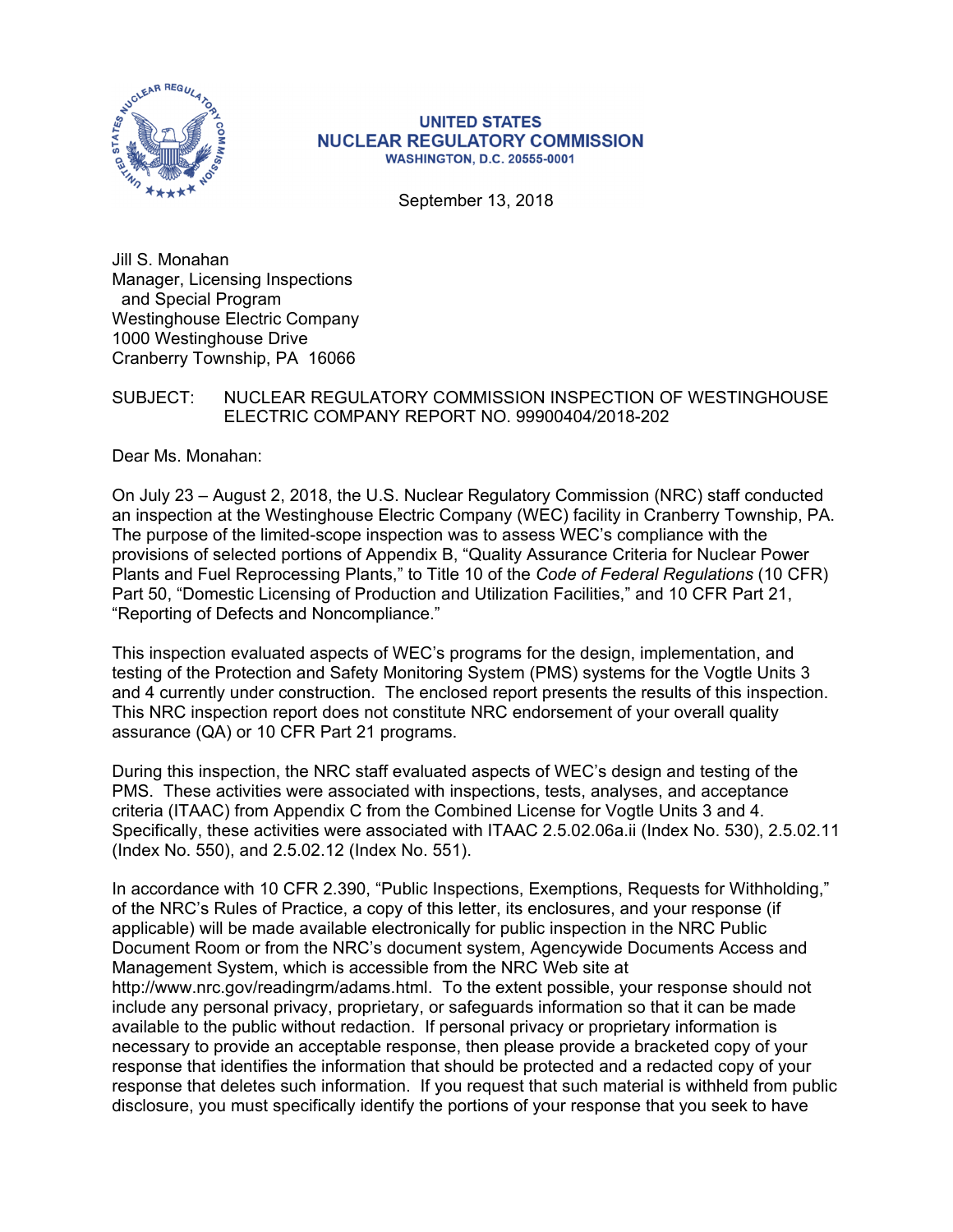withheld and provide in detail the bases for your claim (e.g., explain why the disclosure of information will create an unwarranted invasion of personal privacy or provide the information required by 10 CFR 2.390(b) to support a request for withholding confidential commercial or financial information). If safeguards information is necessary to provide an acceptable response, please provide the level of protection described in 10 CFR 73.21, "Protection of Safeguards Information: Performance Requirements."

Sincerely,

# */RA/*

Terry W. Jackson, Chief Quality Assurance Vendor Inspection Branch-1 Division of Construction Inspection and Operational Programs Office of New Reactors

Docket No.: 99900404

Enclosure: Inspection Report No. 99900404/2018-202 and Attachment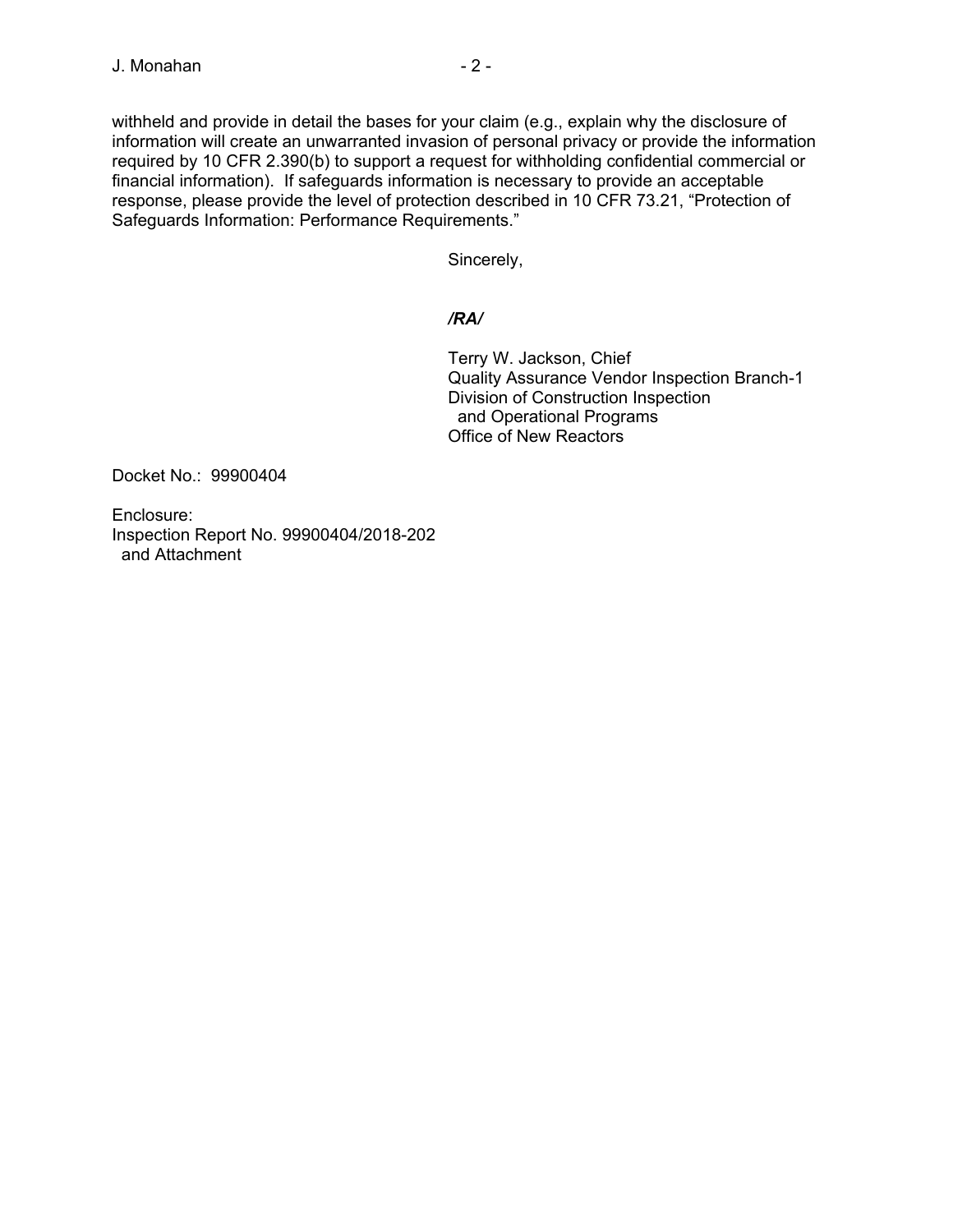#### SUBJECT: NUCLEAR REGULATORY COMMISSION INSPECTION OF WESTINGHOUSE ELECTRIC COMPANY REPORT NO. 99900404/2018-202

Dated: September 13, 2018

DISTRIBUTION: Public ASakadales KKavanagh NRO\_DCIP Distribution ConE\_Resource monohajs@westinghouse.com glenngt@westinghouse.com

|                             | <b>ADAMS Accession No.: ML18253A137</b> |                 | *via email      | <b>NRO-002</b> |  |
|-----------------------------|-----------------------------------------|-----------------|-----------------|----------------|--|
| <b>OFC</b>                  | NRO/DCIP                                | NRO/DCIP        | NRO/DEI         | R-II/DCO       |  |
| <b>NAME</b>                 | GGalletti                               | PNatividad*     | WRoggenbrodt*   | LCastelli*     |  |
| <b>DATE</b>                 | 09/06/2018                              | 09/07/2018      | 09/07/2018      | 09/12/2018     |  |
| <b>OFC</b>                  | R-II/DCO                                | NRO/DCIP        | NRO/DCIP        |                |  |
| <b>NAME</b>                 | RMathisIII*                             | BGreen (Acting) | <b>TJackson</b> |                |  |
| <b>DATE</b>                 | 09/07/2018                              | 09/12/2018      | 09/13/2018      |                |  |
| <b>OFFICIAL RECORD COPY</b> |                                         |                 |                 |                |  |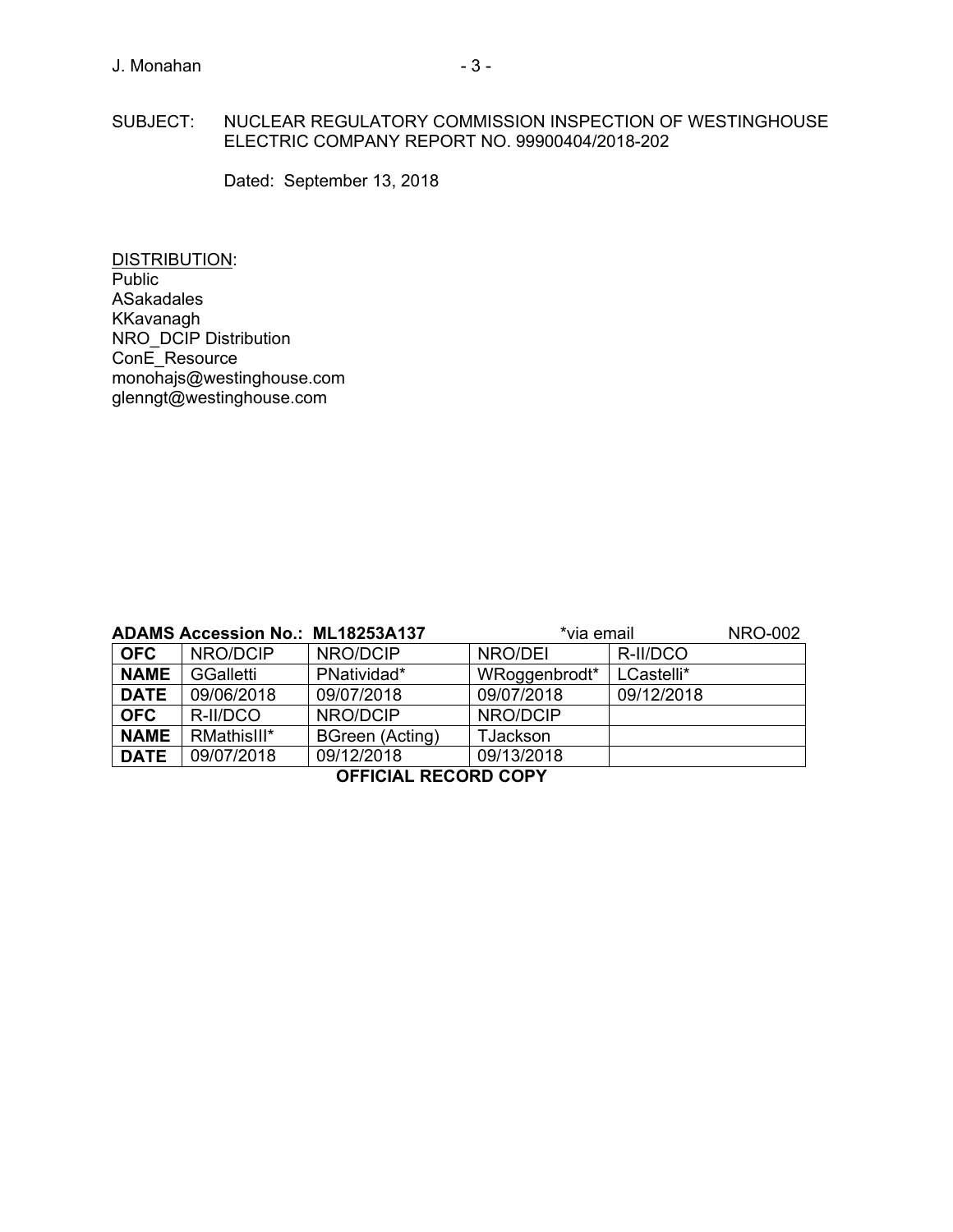#### **U.S. NUCLEAR REGULATORY COMMISSION OFFICE OF NEW REACTORS DIVISION OF CONSTRUCTION INSPECTION AND OPERATIONAL PROGRAMS VENDOR INSPECTION REPORT**

| Docket No.:                   | 99900404                                                                                                                                                                                                                                                                                                                                                                                                                                                                                                                                                                                                                                                          |                                                                   |  |  |
|-------------------------------|-------------------------------------------------------------------------------------------------------------------------------------------------------------------------------------------------------------------------------------------------------------------------------------------------------------------------------------------------------------------------------------------------------------------------------------------------------------------------------------------------------------------------------------------------------------------------------------------------------------------------------------------------------------------|-------------------------------------------------------------------|--|--|
| Report No.:                   | 99900404/2018-202                                                                                                                                                                                                                                                                                                                                                                                                                                                                                                                                                                                                                                                 |                                                                   |  |  |
| Vendor:                       | <b>Westinghouse Electric Company</b><br>1000 Westinghouse Drive<br>Cranberry Township, PA 16066                                                                                                                                                                                                                                                                                                                                                                                                                                                                                                                                                                   |                                                                   |  |  |
| <b>Vendor Contact:</b>        | Jill S. Monahan<br>Manager, Licensing Inspections and Special Programs<br><b>Westinghouse Electric Company</b><br>1000 Westinghouse Drive<br>Cranberry Township, PA 16066<br>Email: monohajs@westinghouse.com<br>Nuclear Industry Activity: Westinghouse Electric Company, LLC,<br>located at 1000 Westinghouse Drive Cranberry Township, PA<br>16066, whose scope of supply includes but not limited to<br>safety-related design, fabrication, testing, and delivery of the<br>Protection and Safety Monitoring System and the non-safety<br>Diverse Actuation System instruments and controls products to<br>the current U.S. AP1000 plants under construction. |                                                                   |  |  |
| <b>Inspection Dates:</b>      | July 23 - August 2, 2018                                                                                                                                                                                                                                                                                                                                                                                                                                                                                                                                                                                                                                          |                                                                   |  |  |
| <b>Inspection Team Leader</b> | <b>Greg Galletti</b>                                                                                                                                                                                                                                                                                                                                                                                                                                                                                                                                                                                                                                              | NRO/DCIP/QVIB-1                                                   |  |  |
| <b>Inspection Team</b>        | <b>Philip Natividad</b><br>Lisa Castelli<br><b>Robert Mathis III</b><br>William Roggenbrodt                                                                                                                                                                                                                                                                                                                                                                                                                                                                                                                                                                       | NRO/DCIP/QVIB-1<br>R-II/DCO/ITOP<br>R-II/DCO/ITOP<br>NRO/DEIA/ICE |  |  |
| Approved by:                  | Terry W. Jackson, Chief<br><b>Quality Assurance Vendor Inspection Branch-1</b><br>Division of Construction Inspection<br>and Operational Programs<br><b>Office of New Reactors</b>                                                                                                                                                                                                                                                                                                                                                                                                                                                                                |                                                                   |  |  |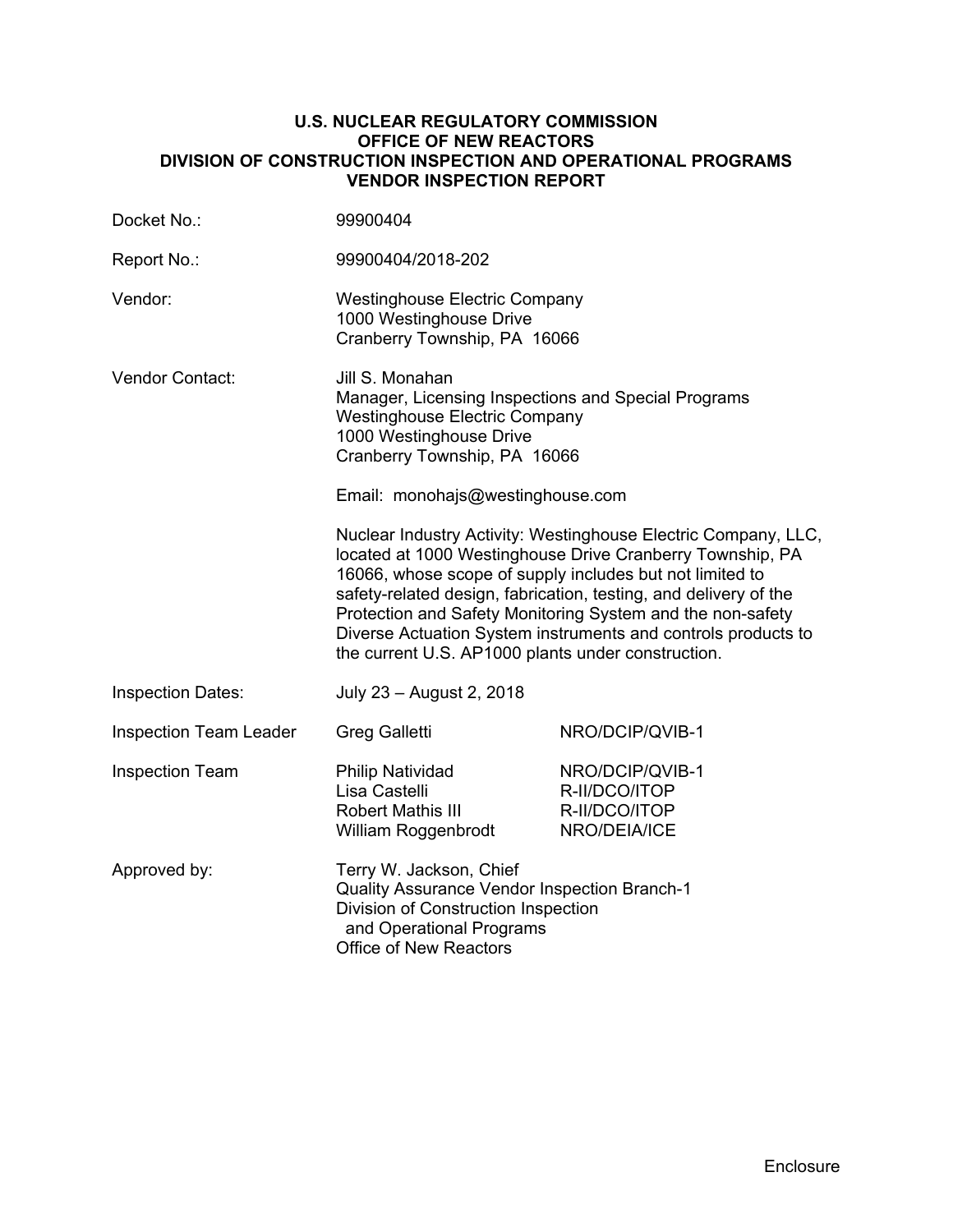## **EXECUTIVE SUMMARY**

#### Westinghouse Electric Company 99900404/2018-202

The U.S. Nuclear Regulatory Commission (NRC) staff conducted this vendor inspection to verify that Westinghouse Electric Company, LLC (hereafter referred to as WEC), implemented an adequate quality assurance program that complies with the requirements of Appendix B, "Quality Assurance Criteria for Nuclear Power Plants and Fuel Reprocessing Plants," to Title 10 of the *Code of Federal Regulations* (10 CFR) Part 50, and "Domestic Licensing of Production and Utilization Facilities," and 10 CFR Part 21, "Reporting of Defects and Noncompliance." The inspectors conducted this inspection at the WEC facility in Cranberry Township, Pennsylvania, on July 23 – August 2, 2018.

This inspection evaluated aspects of WEC's programs for the design, implementation, and testing of the Protection and Safety Monitoring System (PMS) systems for the Vogtle Units 3 and 4 currently under construction. The enclosed report presents the results of this inspection. This NRC inspection report does not constitute NRC endorsement of your overall quality assurance (QA) or 10 CFR Part 21 programs.

During this inspection, the NRC staff evaluated aspects of WEC's design and testing of the PMS, reviewed the vendors testing activities associated with the Reactor Trip and Engineered Safety Features (ESF) functionality, test phase results report and independent verification and validation (IV&V) testing phase summary report. These activities were associated with inspections, tests, analyses, and acceptance criteria (ITAAC) from Appendix C from the Combined License for Vogtle Units 3 and 4. Specifically, these activities were associated with ITAAC 2.5.02.06a.ii (Index No. 530), 2.5.02.11 (Index No. 550), and 2.5.02.12 (Index No. 551).

The following regulations served as the bases for this NRC inspection:

- Appendix B to 10 CFR Part 50
- 10 CFR Part 21
- 10 CFR 50.55a

The inspectors used Inspection Procedure (IP) 43002, "Routine Inspections of Nuclear Vendors," dated July 15, 2013, and IP 65001.22, "Inspection of Digital Instrumentation and Control (DI&C) System/Software Design Acceptance Criteria (DAC)-Related ITAAC," dated December 19, 2011.

The information below summarizes the results of this inspection.

#### Protection and Safety Monitoring System Actuation of Reactor Trip and ESF (ITAAC 2.5.02.6a.ii (Parts 6.a and 6.b)

The inspectors concluded that WEC's implementation of their policy and procedures for control of testing of the Reactor Trip and ESF functionality within the PMS system satisfy the regulatory requirements of Criterion XI, "Test Control," of Appendix B to 10 CFR Part 50. No findings of significance were identified.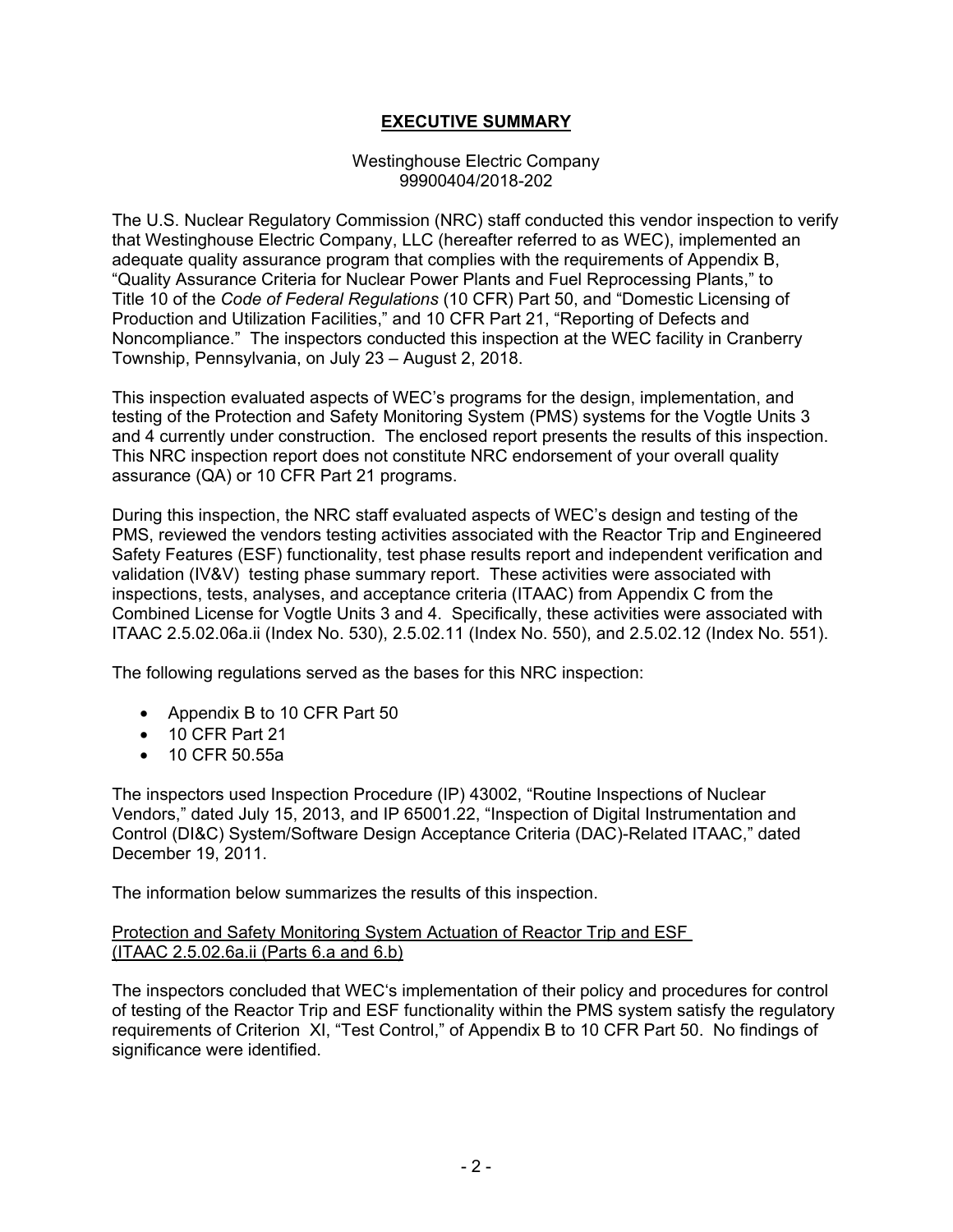## PMS Test Phase Results Review and PMS IV&V Test Phase Summary Results Report Review (ITAAC 2.5.02.11d)

The inspectors concluded that WEC's implementation of their policy and procedures for control of testing of the PMS system, throughout the different test phases, including Subassembly Hardware Tests (SHT), Cabinet Hardware Tests (CHT), Software Tests (EST), Channel Integration Tests (CIT), and System Integration Tests (SIT) demonstrates that control of testing and design change activities associated with the PMS system satisfy the regulatory requirements of Criterion III, "Design Control," and Criterion XI, "Test Control," of Appendix B to 10 CFR Part 50. No findings of significance were identified.

## PMS Test Phase Configuration Management and Verification & Validation Processes (ITAAC 2.5.02.12)

The inspectors determined that WEC's implementation of its policies and procedures that govern the PMS test phase lifecycle activities and verification and validation activities were consistent with the requirements of Criterion III, "Design Control," and Criterion XI, "Test Control," of Appendix B to 10 CFR Part 50. PMS testing was adequately controlled through processes for test configuration management and verification and validation activities. No findings of significance were identified.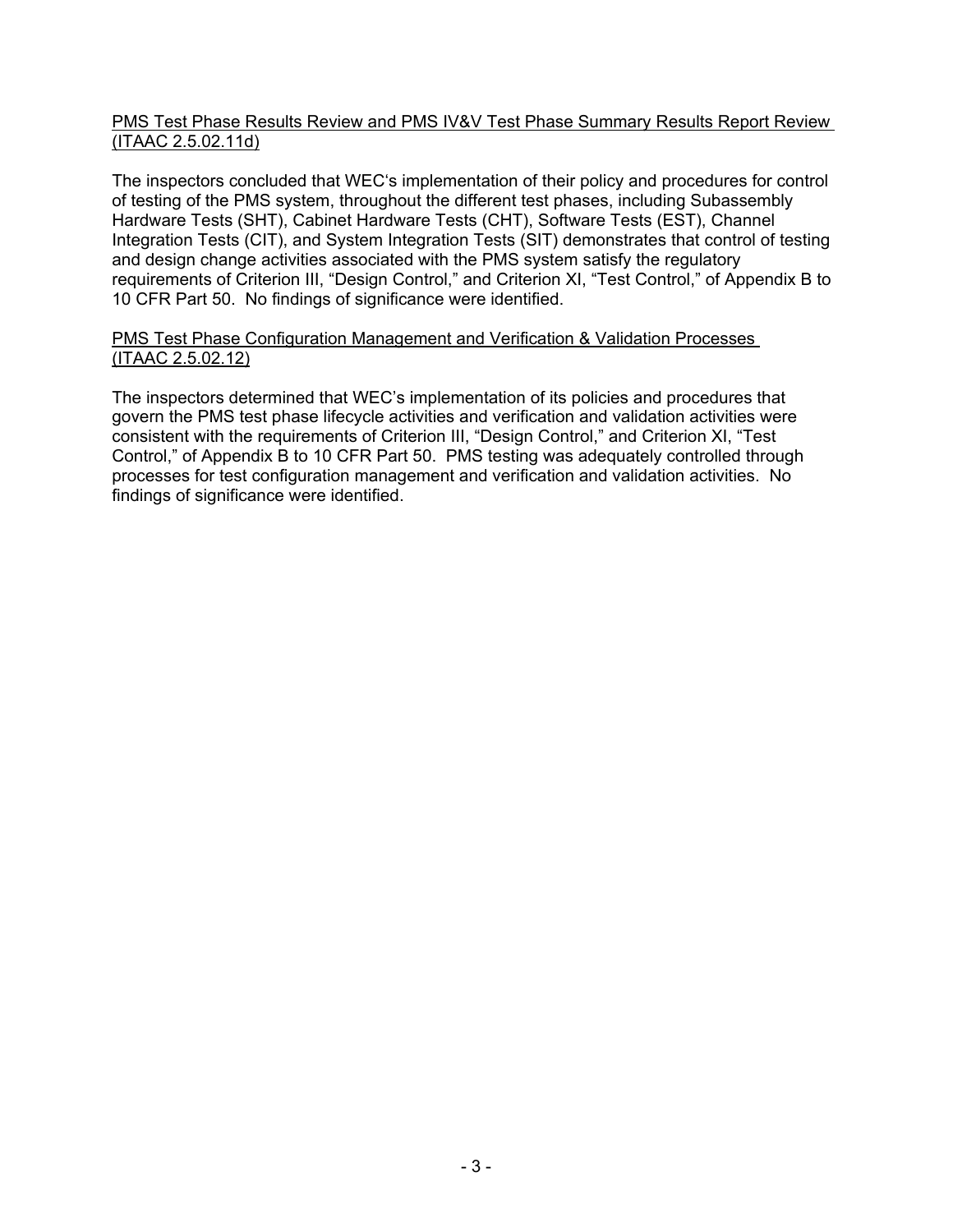## **REPORT DETAILS**

### 1. Protection and Safety Monitoring System Actuation of Reactor Trip and Emergency Safety Features (ITAAC 2.5.02.6a.ii (Parts 6.a and 6.b))

#### **Background**

The inspectors reviewed the completed channel integration tests (CIT) for the reactor trip and Engineered Safety Features (ESF). CIT is used to isolate the testing of the Protection and Safety Monitoring System (PMS) to a single division in order to facilitate performance of reactor trip and ESF features, integrated logic processor component logic, qualified data display and nuclear instrumentation operation, channel accuracy, cabinet indications and status, and plant control system hardware interface functionality testing. The functionality of all intra-cabinet and inter-divisional cabling and communications is also verified. In addition, the inspectors reviewed subassembly hardware tests and hardware and software regression tests performed to verify functionality of the reactor trip channel.

#### a. Inspection Scope

## ITAAC 2.5.02.6a.ii (Part 6.a)

The inspectors reviewed APP-PMS-T1P-007, "AP1000 Protection and Safety Monitoring System Reactor Trip Channel Integration Test Procedure," Revision 4, dated November 2017 to verify whether the prescribed testing would demonstrate that the PMS output signals to the reactor trip switchgear would be generated when the test signal reaches the trip setpoint. The inspectors reviewed test cases for High -3 Pressurizer Water Level Reactor Trip and Steam Generator 1 Water Level Low Reactor Trip to verify the trip outputs identified in APP-PMS-T5-001, "AP1000 Protection and Safety Monitoring System Test Plan," Revision 5, dated July 2015 were validated. These outputs included, first out annunciators, sequence of event points, maintenance and test panel indications, and safety displays indication for the function tested.

The inspectors held discussions with the vendor's staff and reviewed the applicable reactor trip logic diagrams, PMS architecture drawings, test setup connections between the standard input output simulator (SIOS) and the PMS to confirm the test cases adequately executed the reactor trip logic and validated the functions and outputs identified in Test Plan T5-001.

The inspectors reviewed a sample of test data from APP-PMS-T1D-007, "AP1000 PMS System System-Level Reactor Trip Channel Integration Test Data Sheets," Revision 8, to confirm that the recorded test data was within the expected response range, and where anomalies were documented, appropriate corrective actions were developed to identify and correct the causes, and appropriate evaluation, including retesting, if needed, was performed.

The inspectors reviewed SV3-PMS-T2R-007, "Vogtle Unit 3 AP1000 Protection and Safety Monitoring System System-Level Reactor Trip Channel Integration Test Report," Revision 0, dated June 2017, which documents the results of the CIT performed on the Vogtle Unit 3 AP1000 PMS System-Level Reactor Trip function with the fuel load baseline software installed to verify the anomaly record issues resolutions were confirmed.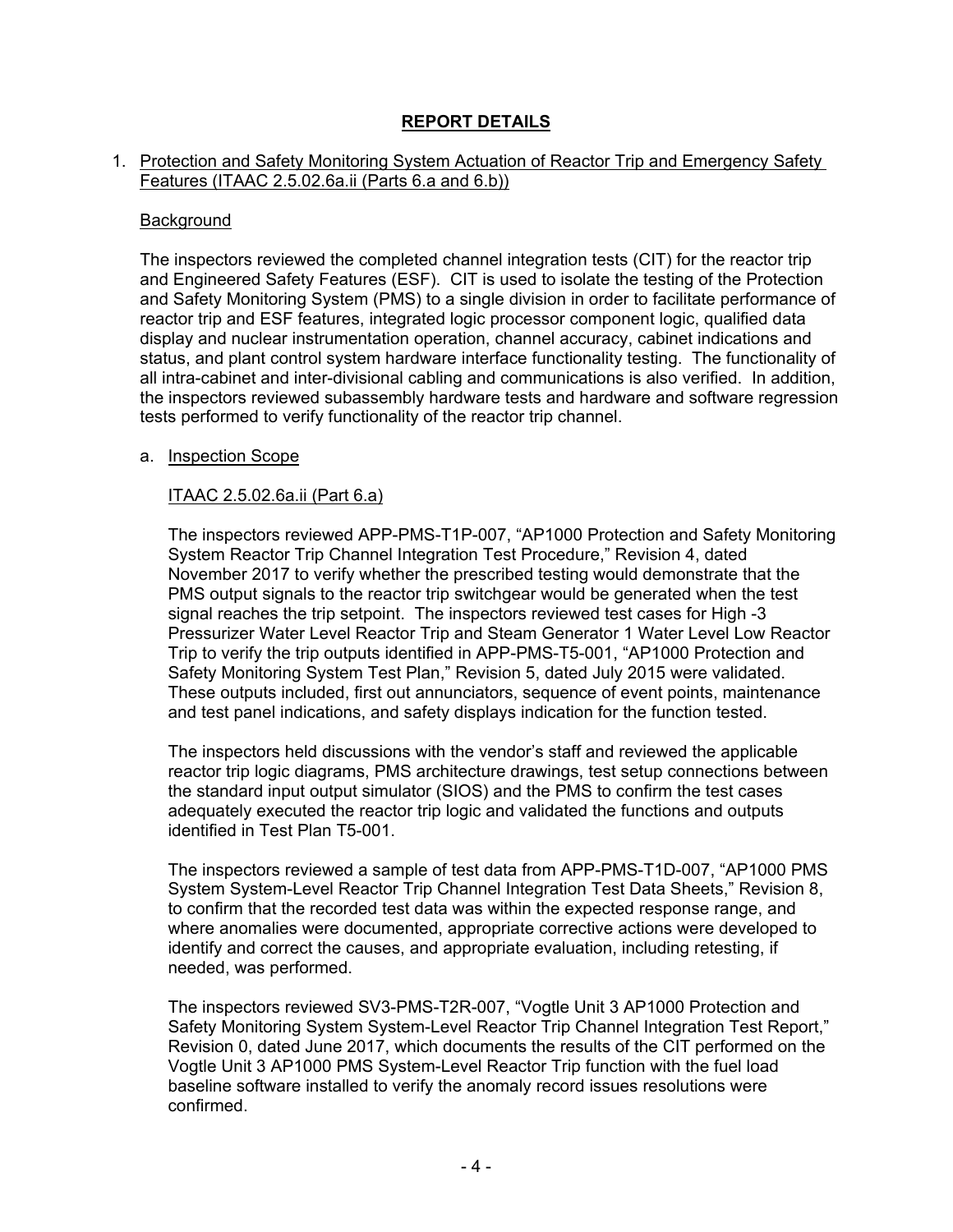Additionally, the inspection team reviewed testing activities related to the reactor trip matrix terminal unit to verify that subassembly hardware tests were performed in accordance with Test Plan T5-001. The inspectors reviewed WNA-TP-00427-GEN, "Standard Safety System Reactor Trip Matrix Termination Unit Test Procedure," Revision 10, dated March 2016, to verify that performance requirements and specifications contained in WNA-DS-01735-GEN, "Standard Safety System Class 1E Reactor Trip Matrix Termination Unit Assembly Hardware Requirements Specification," Revision 4, dated April 2011, were appropriately translated into the test procedure. The inspectors reviewed Inspection Lot  $# (IL)$ -410495 for the reactor trip matrix termination unit. IL-410495 includes the inspection report, quality notifications, quality releases, certificate of conformance, and test records. IL-410495 was reviewed to verify that testing was conducted in accordance with the test procedure and that test results adequately validated performance attributes. Performance attributes included digital output trip configuration and operation, watchdog timer relay operation, voltage levels and resistor value verification, and manual switch operation. The inspectors also reviewed the test results to verify that the reactor trip matrix terminal unit was tested in both the under-voltage trip and shunt-trip configurations.

The inspectors reviewed Engineering and Design Change Coordination Report (E&DCR) APP-GW-GEF-197 to assess the hardware change which added interposing relays to PMS to provide a path from reactor trip matrix termination unit through relay contacts to reactor trip switchgear under-voltage relays. The inspectors reviewed APP-PMS-T1P-051, "AP1000 Protection and Safety Monitoring System Hardware Regression Test Procedure," Revision 4, dated January 2018, and SV4-PMS-T2R051, "Vogtle Unit 4 AP1000 Protection and Safety Monitoring System Hardware Regression Test Report," Revision 4, dated January 2018, to verify the hardware change was analyzed and performance attributes were tested in accordance with Test Plan T5-001, Section 9.7, "Regression Testing." Performance attributes included increased cabinet power supply output voltage, relay functionality, and relay time response.

The inspectors reviewed a sample of the APP-PMS-TIP-007, Appendix B, "Requirements," identified as partially completed by the procedure test cases. The inspectors traced these requirements in the Dynamic Object Oriented Requirements System (DOORs) database to verify they were correctly identified in the requirements traceability matrix tool. The inspectors reviewed APP-PMS-T2R-100, "PMS Fuel Load Baseline Summary Test Report," Revision 1, dated February 2018, to assess whether there were any outstanding open items for the reactor trip test cases.

## ITAAC 2.5.02.6a.ii (Part 6.b)

The inspectors reviewed APP-PMS-T1P-008, "AP1000 Protection and Safety Monitoring System System-Level Engineered Safety Features (ESF) Channel Integration Test Procedure," Revision 3, dated December 2017, and APP-PMS-TIP-009, "AP1000 Protection and Safety Monitoring System Integrated Logic Processor Component Logic Channel Integration Test Procedure," Revision 7, to verify whether the prescribed testing would demonstrate that the PMS initiates ESF when the test signal reaches the trip setpoint and the output signals remain after the test signal is removed.

The inspectors reviewed the test cases for the In-Containment Refueling Water Storage Tank (IRWST) injection and Automatic Depressurization System (ADS) Fourth Stage Depressurization to verify the ESF outputs identified in APP-PMS-T5-001, "AP1000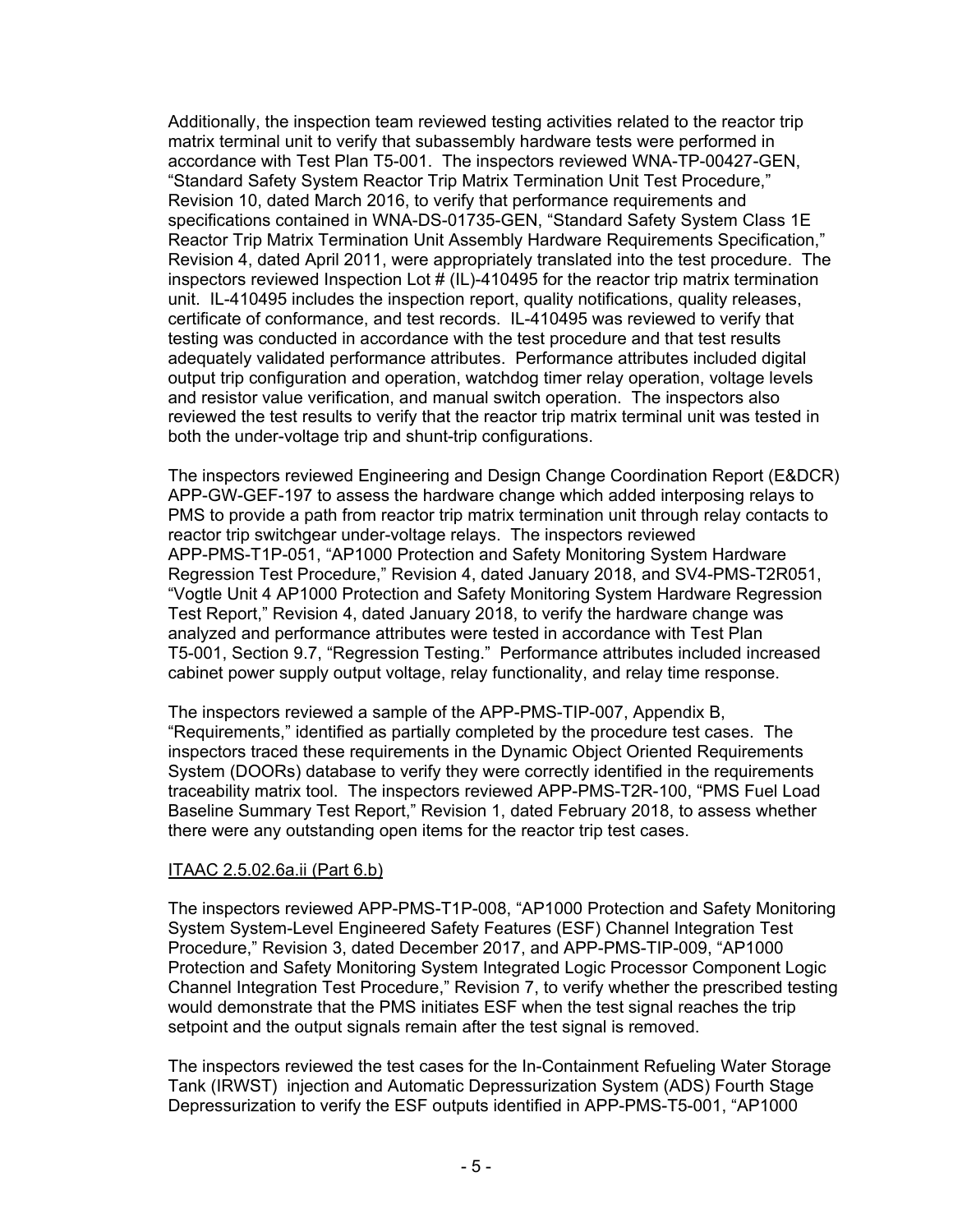Protection and Safety Monitoring System Test Plan," Revision 5, dated July 2015, were validated. These functions and outputs included, main control room/remote shutdown room transfer switch function, sequence of event points, maintenance and test panel indications, and safety display indication.

The inspectors reviewed a sample of test data from APP-PMS-T1D-008, "AP1000 PMS System System-Level ESF Channel Integration Test Data Sheets," Revision 8, and APP-PMS-T1D-009, "AP1000 PMS Integrated Logic Processor Component Logic Integration Test Data Sheets," Revision 9, to confirm that the recorded test data was within the expected response range, and where anomalies were documented, appropriate corrective actions were developed to identify and correct the causes, and appropriate evaluation, including retesting, if needed, was performed.

Finally, the inspectors reviewed APP-PMS-T2R-100, "PMS Fuel Load Baseline Summary Test Report," Revision 1, dated February 2018, to assess whether there were any outstanding open items for the ESF test cases.

## b. Observations and Findings

No findings of significance were identified.

## c. Conclusions

The inspectors concluded that WEC's implementation of their policy and procedures for control of testing of the Reactor Trip and ESF functionality within the PMS system satisfy the regulatory requirements of Criterion XI, "Test Control," of Appendix B to 10 CFR Part 50. No findings of significance were identified.

## 2. PMS Test Phase Results Review (ITAAC 2.5.02.11d)

## a. Inspection Scope

The inspection team interviewed WEC personnel and reviewed supporting documentation to verify that activities associated with the testing phase supported the AP1000 PMS life cycle development process in accordance with ITAAC 2.5.2.11d, regulatory requirements and the licensing basis. The inspectors reviewed APP-PMS-T2R-100, "AP1000 Protection and Safety Monitoring System Fuel Load Baseline Summary Test Report" to verify that PMS tests were performed and test results were documented in accordance with APP-PMS-T5-001, "AP1000 Protection and Safety Monitoring System Test Plan." The inspectors sampled testing associated with the different test phases, including Subassembly Hardware Tests (SHT), Cabinet Hardware Tests (CHT), Software Tests (EST), CIT, and System Integration Tests (SIT) to verify testing demonstrates that systems have been designed and implemented correctly in accordance with performance requirements. The inspectors reviewed test cases associated with Reactor Trip functions, Engineered Safety Feature Actuation System, Hardware Configuration, and Software Tests, including Steam Generator Low Level Reactor Trip, In-Containment Refueling Water Storage Tank (IRWST) Injection, Automatic Depressurization System Stage 4 Actuation, and Pressurizer High Level.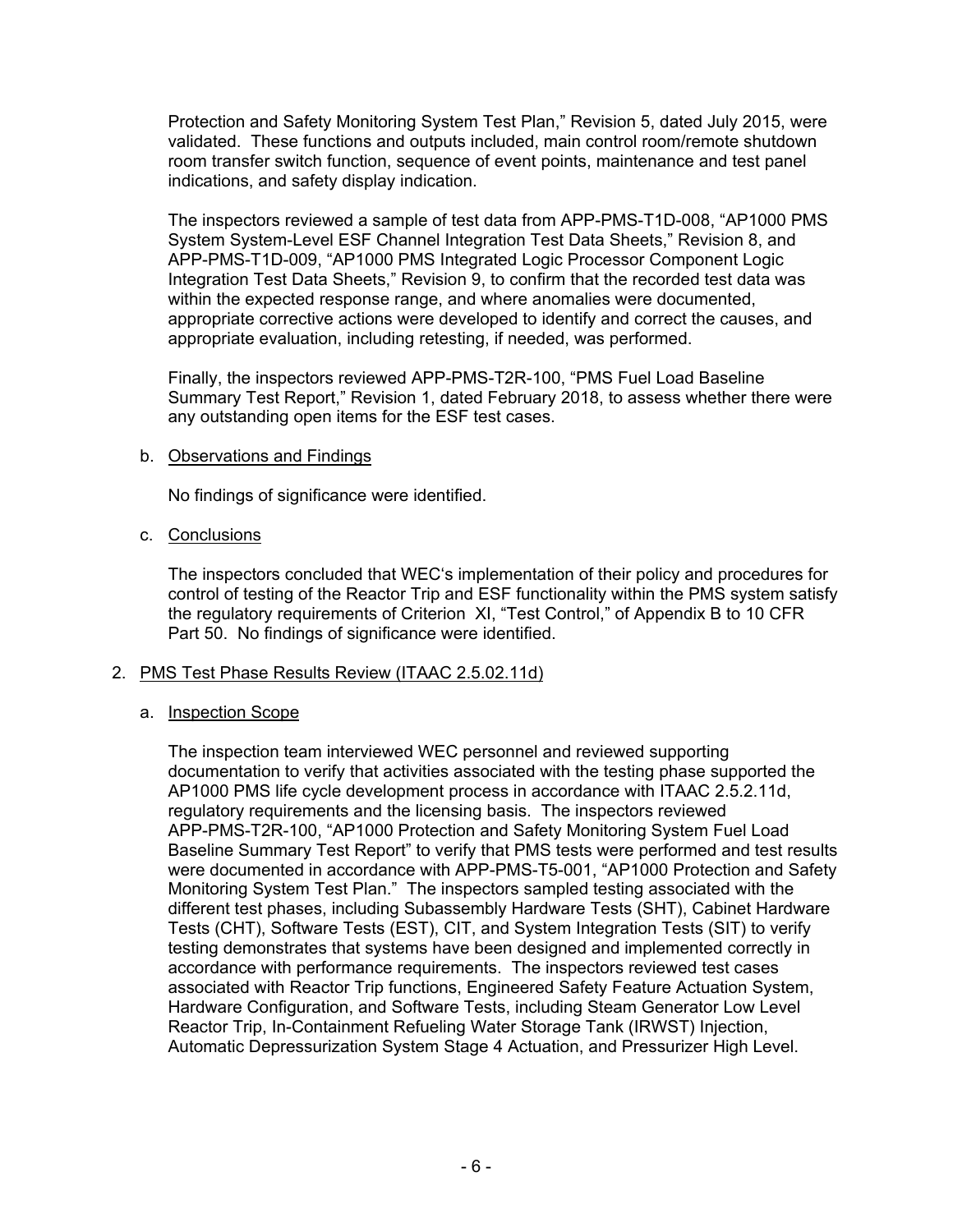The inspection team reviewed testing activities associated with the steam generator low-low level reactor trip to verify that software tests were performed in accordance with APP-PMS-T2R-100. Specifically, the inspectors reviewed testing related to the reusable software element (RSE) for the steam generator water level compensation (SGWLCOMP) to verify that element software tests were performed as required. The inspectors reviewed WNA-TP-02289-GEN, "Element Software Test Procedure for SGWLCOMP Custom PC Element," and WNA-TR-01439-GEN, "Element Software Test Report for SGWLCOMP Custom PC Element," to verify that performance requirements contained in WNA-DS-01492-GEN, "Standard Reusable Software Element Document for Steam Generator Water Level Compensation Custom PC Element," were appropriately captured in the test procedure and validated in the test results. The inspectors verified that the SGWLCOMP reusable software element provided appropriate steam generator water levels taking into account the corresponding steam line pressure.

In addition, the NRC team's inspection sampling of these testing examples also served as inspection sampling of Appendix D of the IV&V Phase Summary Report. For example, it was noted that the RSE for Steam Generator Level Compensation was not exercised at multiple different values during SIT due to being more fully tested at multiple values during EST. Therefore, inspectors reviewed IV&V Requirements Traceability Analyses (RTAs) for that RSED and also a sampling of additional EST test procedures and test reports to verify complete testing coverage.

The inspectors reviewed testing documentation of the integrated logic cabinet (ILC) to ensure CHT were performed in accordance with the APP-PMS-T5-001, "AP1000 PMS Test Plan." The CHT verifies the cabinet as-built hardware configuration against approved design drawings including the verification of electrical continuity. The inspectors reviewed VS3-PMS-T2R-002, "V. C. Summer Unit 3 AP1000 Protection and Safety Monitoring System Integrated Logic Cabinet Hardware Test Report," to verify that testing was performed in accordance with the test procedure and test data sheets as documented in VS3-PMS-T1P-002, "V. C. Summer Unit 3 AP1000 Protection and Safety Monitoring System Integrated Logic Cabinet Hardware Test Procedure," and VS3-PMS-T1D-002, "V.C. Summer Unit 3 AP1000 Protection and Safety Monitoring System Integrated Logic Cabinet Hardware Test Data Sheets." VS3-PMS-T1P-002 serves as the test specification and test procedure for this ILC CHT as allowed by the APP-PMS-T5-001, "AP1000 PMS Test Plan." The test results were reviewed to ensure that the following attributes were verified for the ILC:

- Correct Alternating Current (AC) and Direct Current (DC) power distribution wiring was installed in the cabinet.
- AC input voltages were within specifications with/without cabinet loads.
- AC power distribution to the DC power supplies and components were correct.
- DC power distribution to cabinet components was correct.
- Cabinet cooling fans were correctly wired and functioned correctly.
- DC voltages for the DC power distribution were within specifications.

The inspection team reviewed testing activities associated with the ESF to verify that channel integration tests were performed in accordance with APP-PMS-T5-001, "AP1000 PMS Test Plan." The CIT is a functional test that verifies integration of the released software with the deliverable hardware. Specifically, the inspectors reviewed testing related to IRWST injection and recirculation. The inspectors reviewed test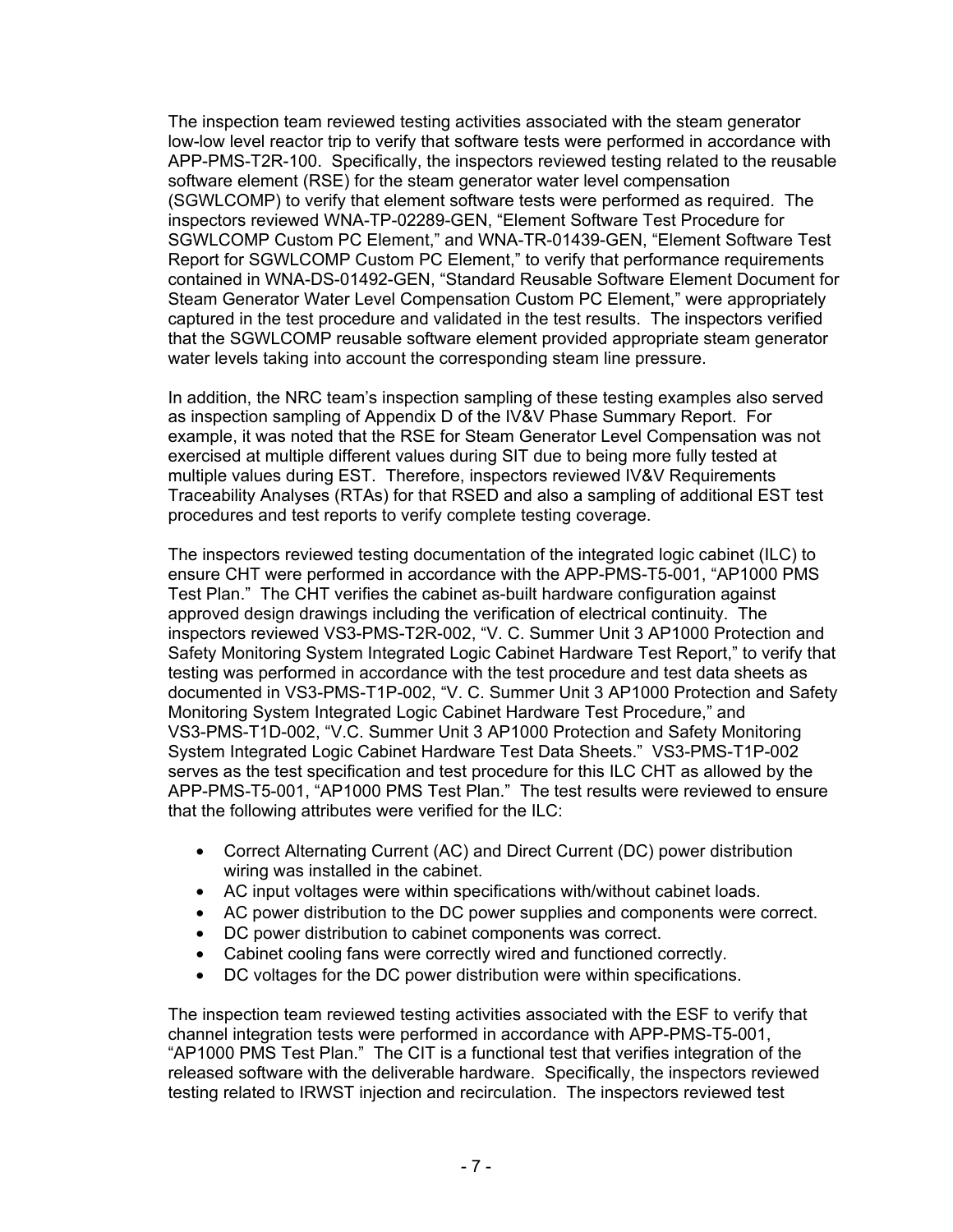reports APP-PMS-T2R-008, "AP1000 Protection and Safety Monitoring System System-Level Engineered Safety Features Channel Integration Test Report," and APP-PMS-T2R-009, "AP1000 Protection and Safety Monitoring System Integrated Logic Processor Component Logic Channel Integration Test Report" to verify that testing was conducted in accordance with the test specifications, procedure, and data sheets. The inspectors reviewed the test results to verify that the following test cases were validated in the CIT configuration:

- Squib Valve Controller Terminal Unit Operation
- Main Control Room/Remote Shutdown Room Transfer Switch Operation
- Component Interface Module (CIM) Operation

The inspectors reviewed testing documentation for PMS in the SIT configuration to ensure that testing was adequately performed in accordance with APP-PMS-T5-001, "AP1000 PMS Test Plan." The SIT provides the cross-channel integrated systems testing for the PMS cabinets and addresses the PMS requirements. The inspectors reviewed APP-PMS-T2R-014, "AP1000 Protection and Safety Monitoring System – System Integration Test Abnormal Conditions Test Report," to verify that abnormal conditions testing was conducted in accordance with APP-PMS-T1P-014, "AP1000 Protection and Safety Monitoring System - System Integration Test Abnormal Conditions Test Procedure." Specifically, the inspectors reviewed test results of the integrated logic cabinet during a power cycle of one PMS channel to verify that no adverse interactions occurred between independent functions and no spurious actuations of the component interface modules were observed. The inspectors reviewed documented test anomalies to verify that test deficiencies/failures were properly identified and corrective actions were appropriately implemented.

The inspectors reviewed the functional diagrams and test cases for Steam Generator Narrow Range Water Level Low-2 Reactor Trip Time Response, Pressurizer Water Level High-3 Reactor Trip Time Response, and ADS Stage 4 Actuation Time Response testing. The inspectors reviewed a sample of the data sheets from APP-PMS-TID-012, "Protection and Safety Monitoring System Interfaces and Response Time System Integration Test Data Sheets," Revision 7, and test data from VS3-PMS-T2R-012, "PMS System Interfaces and Response Time – System Integration Test Report," Revision 0, dated March 2016. The inspectors reviewed the test quiescent state and trip state data for the test cases. In addition, the inspectors reviewed the test results to confirm that the recorded test data met the pass criteria.

## b. Observations and Findings

No findings of significance were identified.

## c. Conclusions

The inspectors concluded that WEC's implementation of their policy and procedures for control of testing of the PMS system, throughout the different test phases, including SHT, CHT, EST, CIT, and SIT demonstrates that testing of the PMS system satisfy the regulatory requirements of Criterion XI, "Test Control," of Appendix B to 10 CFR Part 50. No findings of significance were identified.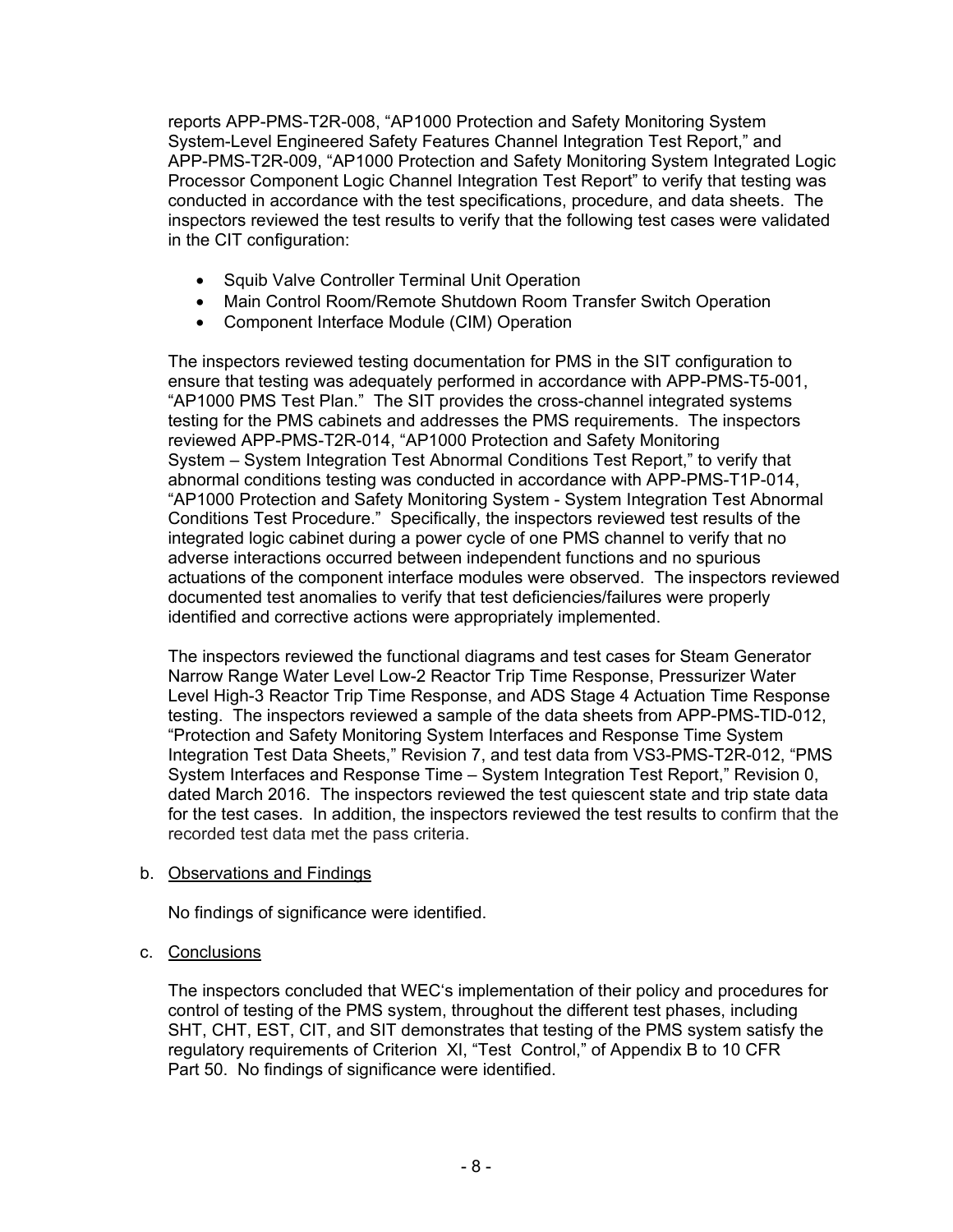## 3. PMS IV&V Test Phase Summary Results Report Review

#### a. Inspection Scope

The inspectors reviewed SV0-IVV-JQR-021, "Protection and Safety Monitoring System Independent V&V Summary Report," Revision 4, dated April 2018. Section 1.4, "Evaluation of Open Issues," stated, in part, that, a final design review (FDR) covering Baseline 5 of the Protection and Safety Monitoring System (PMS) was conducted in 2011, and subsequent changes made to the PMS design were evaluated using the design change proposal (DCP) and E&DCR processes to determine what impact any changes to the software (and hardware) might have on the system.

The inspectors sampled several DCPs and E&DCRs to verify that these design modification processes provided an adequate and effective method to evaluate design changes that impacted the PMS baseline. The inspectors also reviewed various test procedures/test data sheets as well as WNA-AR-00363-WAPP, "AP1000 PMS Regression Analysis Change Report or (RACR)," Revision 5, to confirm that testing and regression activities adequately addressed design changes.

The inspectors reviewed SV0-IVV-JQR-021, Appendix C, "Open Issues," of the IV&V Phase Summary Report, as well as, WEC's process for identifying and evaluating remaining open issues after completion of the testing phase. The inspectors verified that the remaining open items were related to process efficiencies and did not affect any of the PMS system safety functions.

The inspectors reviewed a sample of IV&V task reports to verify adequate completion of tasks associated with the PMS software design evaluation, software requirements traceability analysis, functional analysis, and software testing tools evaluations. In addition, the inspectors reviewed IV&V's work instructions and processes for creating requirements traceability matrices using proven commercial software-industry tools.

The inspectors reviewed SV0-IVV-JQR-021, Appendix A.5, "Integration Phase Checklist," and noted that the functional design review had not been completed. The inspectors confirmed that the input documents to the functional design review had been reviewed by the IV&V team, however the final assembly of the design review had not been conducted as changes to the software were anticipated during the initial test program at the site. The inspectors also reviewed Appendices A and C of SV0-IVV-H5R-001, "IV&V Software Requirements Fulfillment Assessment," Revision 1, and confirmed that all remaining items identified during the initial system testing (IST) that needed further steps to be fulfilled were accounted for. The inspectors also noted that the vendor had implemented SharePoint modules to aid in tracking these issues.

#### b. Observations and Findings

No findings of significance were identified.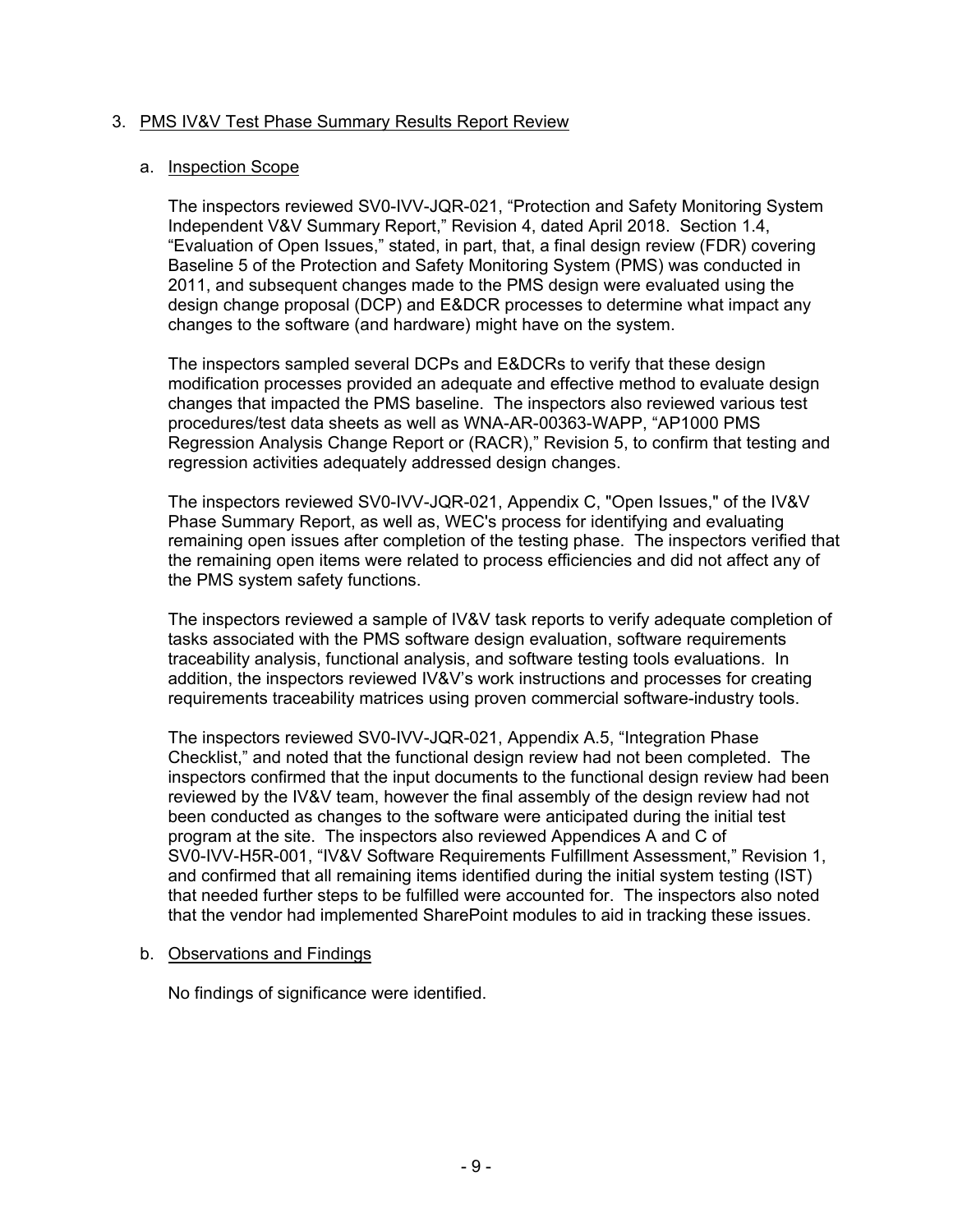## c. Conclusions

The inspectors determined that WEC's IV&V organization is adequately implementing IV&V Plan requirements associated with testing of the PMS system, regression activities associated with design changes, and monitoring of software fulfilment requirements that will be continued through on-site IST program implementation.

The inspectors concluded that WEC's implementation of their policy and procedures for control of testing and design change activities associated with the PMS system satisfy the regulatory requirements set forth in Criterion III, "Design Control," and Criterion XI, "Test Control," of Appendix B to 10 CFR Part 50. No findings of significance were identified.

#### 4. PMS Test Phase Configuration Management and Verification & Validation Processes (ITAAC 2.5.02.12)

## a. Scope

The NRC inspectors assessed WEC's testing configuration management, and verification and validation (V&V) management process implementation throughout the PMS testing life cycle phase. The inspectors selected and verified a representative sample of lifecycle phase-specific activities to determine the effectiveness of the processes in complying with commitments outlined in ITAAC 2.5.02.12 and the AP1000 licensing basis.

#### Test Phase Configuration Management

The inspectors evaluated various WEC documents related to testing configuration management to verify compliance with the PMS Software Configuration Management Plan and the AP1000 Protection and Safety Monitoring System Test Plan. The inspectors performed interviews, a review of configuration management documents, and a walk-through of processes, to verify that WEC's process controlling the configuration of testing conducted throughout the PMS lifecycle were adequate.

#### Verification & Validation

The inspectors evaluated various WEC verification and validation documents to verify compliance with the Software Program Manual and the PMS Software Verification and Validation Plan. Various V&V output documents and task reports developed throughout the PMS life-cycle testing phase were sampled to verify alignment with the higher level process requirements. The inspectors selected a sample of attributes from the required IV&V phase activities and interviewed IV&V personnel to assess whether the IV&V effort adequately performed the required tasks. Specifically, the inspectors reviewed WEC's IV&V documentation to verify completion of the application code review, IV&V configuration management release records, requirements traceability, and the IV&V baseline configuration management assessment.

The inspectors verified that the process developed and actions taken by WEC IV&V to review open items for the test phase was adequate and in accordance with documented plans and procedures.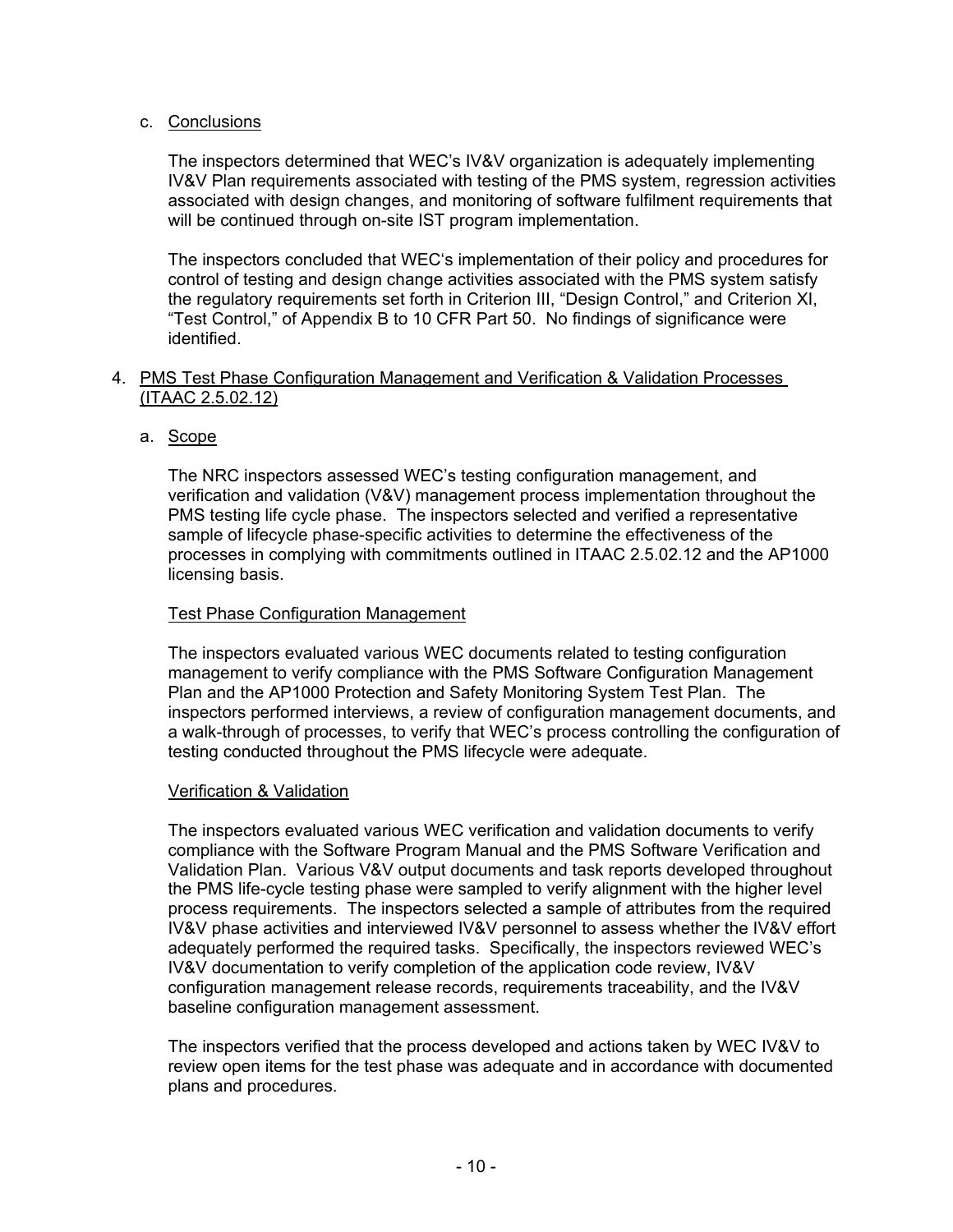#### b. Observation and Findings

No findings of significance were identified.

#### c. Conclusion

The inspectors determined that WEC's implementation of its policies and procedures that govern the PMS test phase lifecycle activities were consistent with the requirements of Criterion XI, "Test Control," of Appendix B to 10 CFR Part 50. PMS testing was adequately controlled through processes for test configuration management and verification and validation activities. No findings of significance were identified.

#### 4. Entrance and Exit Meetings

On July 23, 2018, the inspectors presented the inspection scope during an entrance meeting with Mr. Chris Crefeld, Director, Global Instrumentation and Controls, and other WEC personnel. On August 2, 2018, the inspectors presented the inspection results during an exit meeting with Mr. Chris Crefeld, Director, Global Instrumentation and Controls, and other WEC personnel.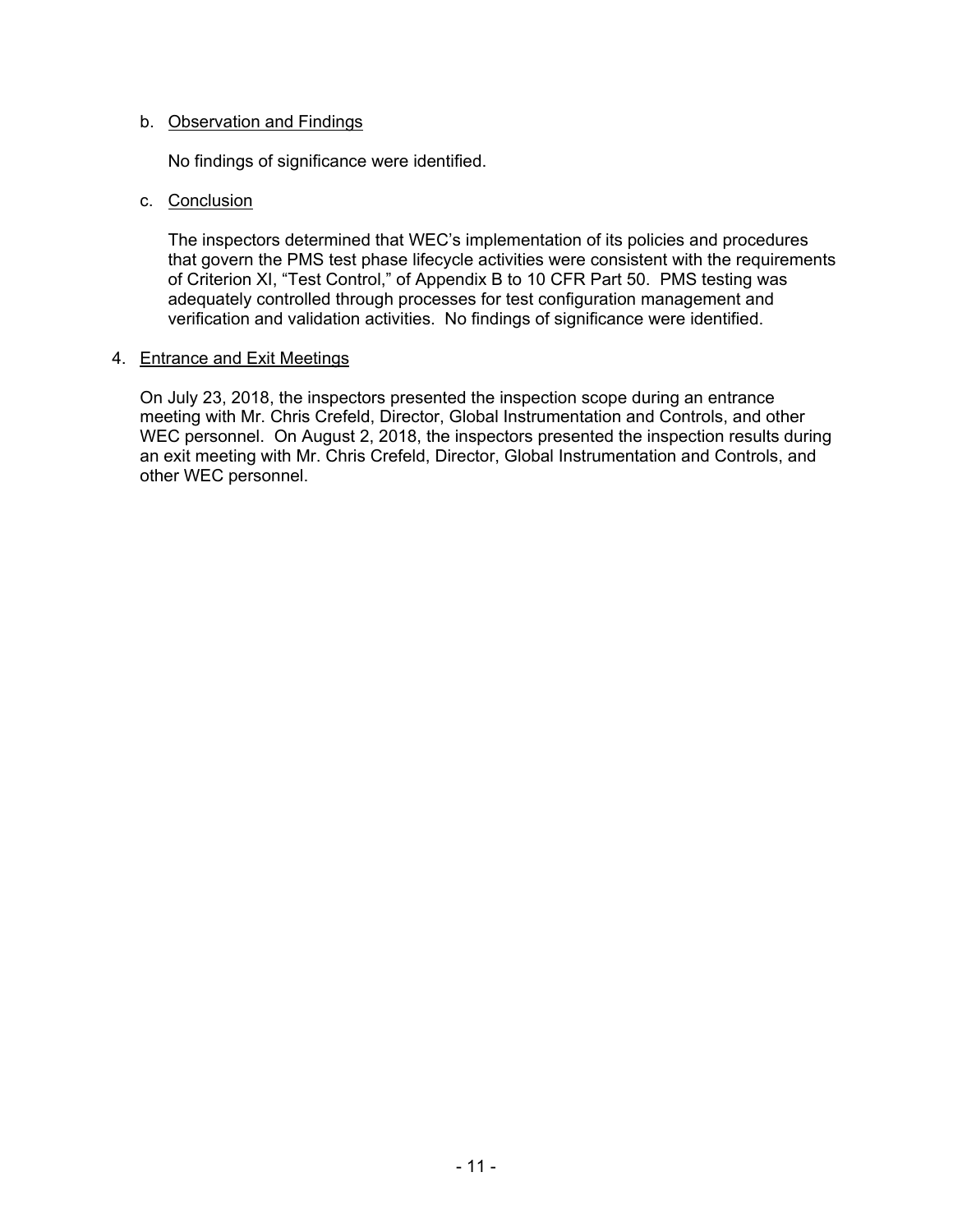# **ATTACHMENT**

# 1. PERSONS CONTACTED AND NRC STAFF INVOLVED:

| <b>Name</b>              | <b>Affiliation</b> | <b>Entrance</b>         | <b>Exit</b> | Interviewed             |
|--------------------------|--------------------|-------------------------|-------------|-------------------------|
| <b>Chris Crefeld</b>     | <b>WEC</b>         | X                       | X           | X                       |
| Jill Monahan             | <b>WEC</b>         | $\overline{\mathsf{X}}$ | X           | X                       |
| <b>Greg Glenn</b>        | <b>WEC</b>         | X                       | X           | X                       |
| <b>Steven Packard</b>    | <b>WEC</b>         | X                       | Χ           |                         |
| Roger Constantino        | <b>WEC</b>         |                         | X           |                         |
| Lisa Manning             | <b>WEC</b>         | X                       |             |                         |
| Pavel Tyrpak             | <b>WEC</b>         | X                       | $\mathsf X$ |                         |
| <b>Chris Srock</b>       | <b>WEC</b>         | $\sf X$                 |             |                         |
| John Jurczak             | <b>WEC</b>         |                         |             | X                       |
| <b>Brian Domitrovich</b> | <b>WEC</b>         | X                       | X           | Χ                       |
| John Wiesemann           | <b>WEC</b>         | X                       | X           | X                       |
| Darin Orendi             | <b>WEC</b>         | X                       |             | X                       |
| <b>Blaise Macione</b>    | <b>WEC</b>         | $\sf X$                 |             | X                       |
| <b>Greg Turk</b>         | <b>WEC</b>         | $\overline{\mathsf{X}}$ | X           | X                       |
| Amanda Miller            | <b>WEC</b>         |                         |             | $\overline{\mathsf{X}}$ |
| Hasan Serdar Uyar        | <b>WEC</b>         | X                       | X           | X                       |
| Dino Copetas             | <b>WEC</b>         | X                       | X           | X                       |
| Murat Uzman              | <b>WEC</b>         |                         | X           |                         |
| <b>Brian Schleger</b>    | <b>WEC</b>         | X                       | X           | X                       |
| Maryna Tyrpak            | <b>WEC</b>         | $\mathsf{X}$            | X           | X                       |
| Kevin Lunz               | <b>WEC</b>         |                         | X           | X                       |
| David Malarik            | <b>WEC</b>         | X                       | X           | X                       |
| <b>Steve Merkiel</b>     | <b>WEC</b>         | X                       |             | X                       |
| Rose Wang                | <b>WEC</b>         |                         |             | X                       |
| <b>Bob Phillips</b>      | <b>WEC</b>         |                         |             | X                       |
| Matt Thompson            | <b>WEC</b>         |                         |             | X                       |
| <b>Kasey Corbin</b>      | <b>WEC</b>         | X                       |             | X                       |
| Mike Vallarta            | <b>WEC</b>         |                         | X           | $\overline{\mathsf{x}}$ |
| Darryl Muetzel           | <b>WEC</b>         | X                       |             |                         |
| Dave Lisenby             | <b>SNC</b>         | X                       | X           |                         |
| Pat Combes               | <b>WEC</b>         |                         |             | X                       |
| Remington Iddings        | <b>WEC</b>         |                         |             | X                       |
| Harry Putnam             | <b>WEC</b>         |                         |             | X                       |
| Mark Mamo                | <b>WEC</b>         |                         |             | X                       |
| Matt Shakun              | <b>WEC</b>         |                         |             | X                       |
| Robert Hirmanpour        | <b>SNC</b>         | X                       | X           | X                       |
| Mark Malmo               | <b>SNC</b>         | X                       | X           |                         |
| <b>Tom Petrik</b>        | <b>SNC</b>         | X                       |             |                         |
| Mike Yox                 | <b>SNC</b>         | $\sf X$                 |             |                         |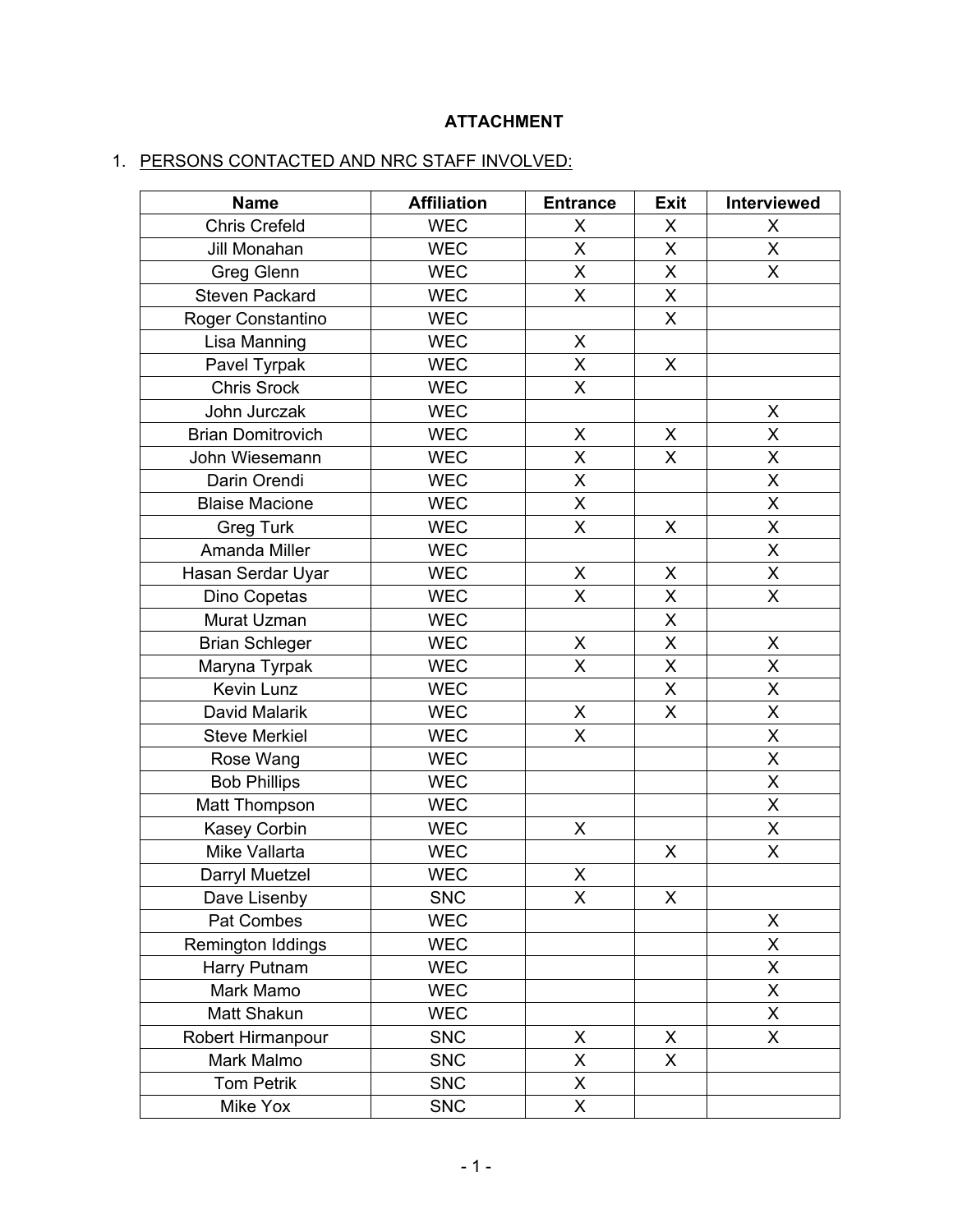| <b>Name</b>              | <b>Affiliation</b> | <b>Entrance</b> | <b>Exit</b> | <b>Interviewed</b> |
|--------------------------|--------------------|-----------------|-------------|--------------------|
| Jim Hughes               | <b>SNC</b>         |                 |             |                    |
| <b>Bret Banks</b>        | <b>SNC</b>         | Х               |             |                    |
| Kara Stacy               | <b>SNC</b>         | X               |             |                    |
| Amanda Pugh              | <b>SNC</b>         | Х               | X           |                    |
| <b>Greg Galletti</b>     | <b>NRC</b>         | Х               | Х           |                    |
| Lisa Castelli            | <b>NRC</b>         | Х               | Х           |                    |
| William Roggenbrodt      | <b>NRC</b>         |                 | X           |                    |
| <b>Robert Mathis III</b> | <b>NRC</b>         | х               | Х           |                    |
| <b>Philip Natividad</b>  | <b>NRC</b>         |                 | Х           |                    |

## 2. INSPECTION PROCEDURES USED:

IP 43002, "Routine Inspections of Nuclear Vendors," dated July 15, 2013

IP 60001.22, "Inspection of Digital Instrumentation and Control (DI&C) System/Software Design Acceptance Criteria (DAC)-Related ITAAC," dated December 19, 2011

## 3. LIST OF ITEMS OPENED, CLOSED, AND DISCUSSED:

| <b>Item Number</b> | <b>Status</b> | <b>Type</b> | <b>Description</b> | <b>Applicable ITAAC</b> |
|--------------------|---------------|-------------|--------------------|-------------------------|
| none               |               |             |                    |                         |

## 4. INSPECTIONS, TESTS, ANALYSES, AND ACCEPTANCE CRITERIA (ITAAC):

The U.S. NRC inspectors identified the following ITAAC related to components being designed, manufactured, and tested at WEC. For the ITAAC listed below, the inspectors reviewed WEC's QA controls in the areas of design control, test control, inspection, nonconforming materials parts and components, and corrective actions. The listing of these ITAAC does not constitute that they have been completed.

This section of the inspection report focuses on the vendor's implementation of aspects of their QA program for the activities affecting quality associated with the design and testing of the aspects of the AP1000 PMS. This included a review of completed Generic AP1000 Baseline (BL) 8.4 PMS software and hardware design and testing documentation and review of Reactor Trip and ESFAS functionality. These activities are associated with ITAAC 2.5.02.11 (Index No. 550), 2.5.02.12 (Index No. 551), and 2.5.02.06a.ii Parts 6.a and 6.b (Index No. 530), respectively. The goal of these inspection activities is to examine the governing documents and samples of engineering activities that demonstrate the implementation of the design commitments and design attributes as stated in the ITAAC design commitments.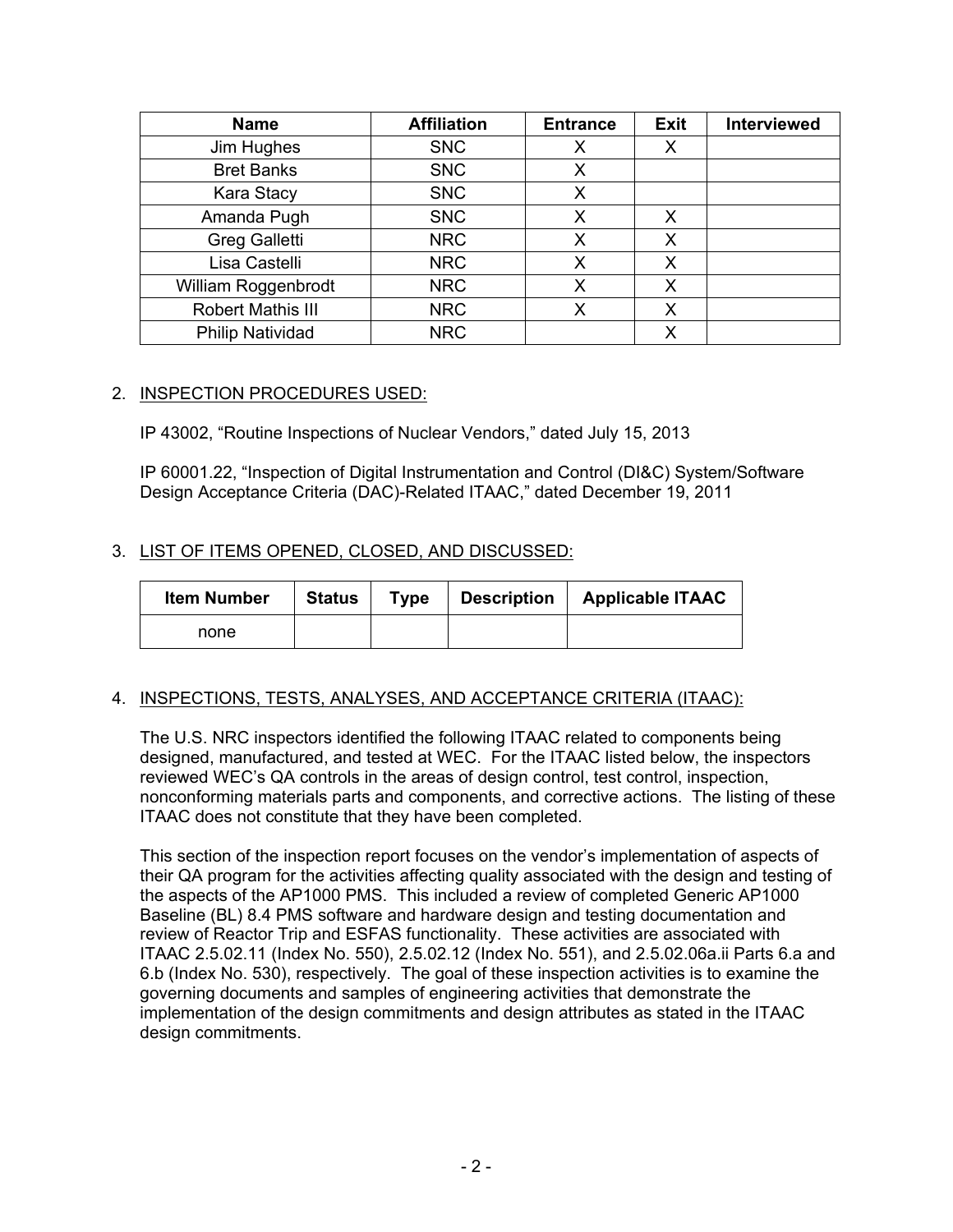| <b>ITAAC</b><br><b>Index</b><br>No. | <b>ITAAC</b><br><b>Section No.</b> | <b>Design Commitment</b>                                                                                                                                                       | Inspections,<br><b>Tests, Analyses</b>                                                                            | <b>Acceptance Criteria</b>                                                                                                                                                                                                                                                                                                                                 |
|-------------------------------------|------------------------------------|--------------------------------------------------------------------------------------------------------------------------------------------------------------------------------|-------------------------------------------------------------------------------------------------------------------|------------------------------------------------------------------------------------------------------------------------------------------------------------------------------------------------------------------------------------------------------------------------------------------------------------------------------------------------------------|
| 530                                 | 2.5.02.06a.ii                      | 6.a) The PMS initiates<br>an automatic reactor<br>trip, as identified in<br>Table 2.5.2-2, when<br>plant process signals<br>reach specified limits.                            | An operational<br>test of the<br>as-built PMS will<br>be performed<br>using real or<br>simulated test<br>signals. | ii) PMS output signals to the<br>reactor trip switchgear after the<br>test signal reaches the<br>specified limit. This needs to<br>be verified for each automatic<br>reactor trip function.                                                                                                                                                                |
|                                     |                                    | 6.b) The PMS initiates<br>automatic actuation of<br>engineered safety<br>features, as identified in<br>Table 2.5.2-3, when<br>plant process signals<br>reach specified limits. | An operational<br>test of the<br>as-built PMS will<br>be performed<br>using real or<br>simulated test<br>signals. | Appropriate PMS output signals<br>are generated after the test<br>signal reaches the specified<br>limit. These output signals<br>remain following removal of the<br>test signal. Tests from the<br>actuation signal to the actuated<br>device(s) are performed as part<br>of the system-related<br>inspection, test, analysis, and<br>acceptance criteria. |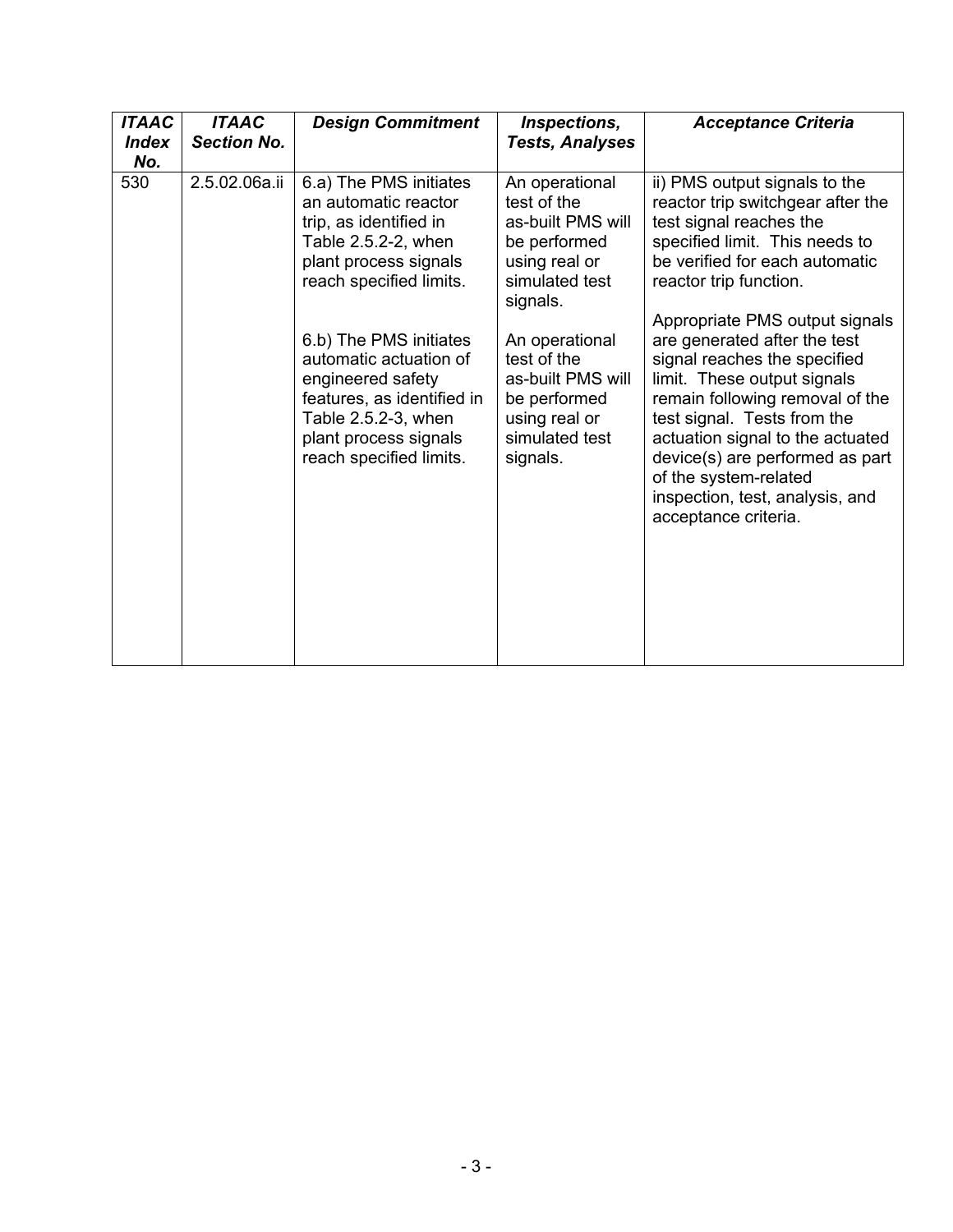| <b>ITAAC</b><br><b>Index</b> | <b>ITAAC</b><br><b>Section No.</b> | <b>Design Commitment</b>                                                                                                                                                                                                                                                                                                                                                                                                                                         | Inspections,<br><b>Tests, Analyses</b>                                                                                      | <b>Acceptance Criteria</b>                                                                                                                                                                                                                                                                                                                                                                                                                                                                                                                                                                                                                  |
|------------------------------|------------------------------------|------------------------------------------------------------------------------------------------------------------------------------------------------------------------------------------------------------------------------------------------------------------------------------------------------------------------------------------------------------------------------------------------------------------------------------------------------------------|-----------------------------------------------------------------------------------------------------------------------------|---------------------------------------------------------------------------------------------------------------------------------------------------------------------------------------------------------------------------------------------------------------------------------------------------------------------------------------------------------------------------------------------------------------------------------------------------------------------------------------------------------------------------------------------------------------------------------------------------------------------------------------------|
| No.                          |                                    |                                                                                                                                                                                                                                                                                                                                                                                                                                                                  |                                                                                                                             |                                                                                                                                                                                                                                                                                                                                                                                                                                                                                                                                                                                                                                             |
| 550                          | 2.5.02.11                          | 11. The PMS hardware<br>and software is<br>developed using a<br>planned design process<br>which provides for<br>specific design<br>documentation and<br>reviews during the<br>following life cycle<br>stages:<br>a. Not used<br>b. System definition<br>phase<br>c. Hardware and<br>software<br>development phase,<br>consisting of<br>hardware and<br>software design and<br>implementation<br>d. System integration<br>and test phase<br>e. Installation phase | Inspection will<br>be performed of<br>the process<br>used to design<br>the hardware<br>and software.                        | A report exists and concludes<br>that the process defines the<br>organizational responsibilities,<br>activities, and configuration<br>management controls for the<br>following:<br>a. Not used.<br>b. Specification of functional<br>requirements.<br>c. Documentation and review<br>of hardware and software.<br>d. Performance of system<br>tests and the documentation<br>of system test results,<br>including a response time<br>test performed under<br>maximum CPU loading to<br>demonstrate that the PMS<br>can fulfill its response time<br>criteria.<br>e. Performance of installation<br>tests and inspections.                   |
| 551                          | 2.5.02.12                          | 12. The PMS software<br>is designed, tested,<br>installed, and<br>maintained using a<br>process which<br>incorporates a graded<br>approach according to<br>the relative importance<br>of the software to safety<br>and specifies<br>requirements for:<br>a. Software<br>management<br>including<br>documentation<br>requirements,<br>standards, review<br>requirements, and<br>procedures for<br>problem reporting<br>and corrective action.                     | Inspection will<br>be performed of<br>the process<br>used to design,<br>test, install, and<br>maintain the<br>PMS software. | A report exists and concludes<br>that the process establishes a<br>method for classifying the PMS<br>software elements according to<br>their relative importance to<br>safety and specifies<br>requirements for software<br>assigned to each safety<br>classification. The report also<br>concludes that requirements<br>are provided for the following<br>software development<br>functions:<br>a. Software management<br>including documentation<br>requirements, standards,<br>review requirements, and<br>procedures for problem<br>reporting and corrective<br>action. Software<br>management requirements<br>may be documented in the |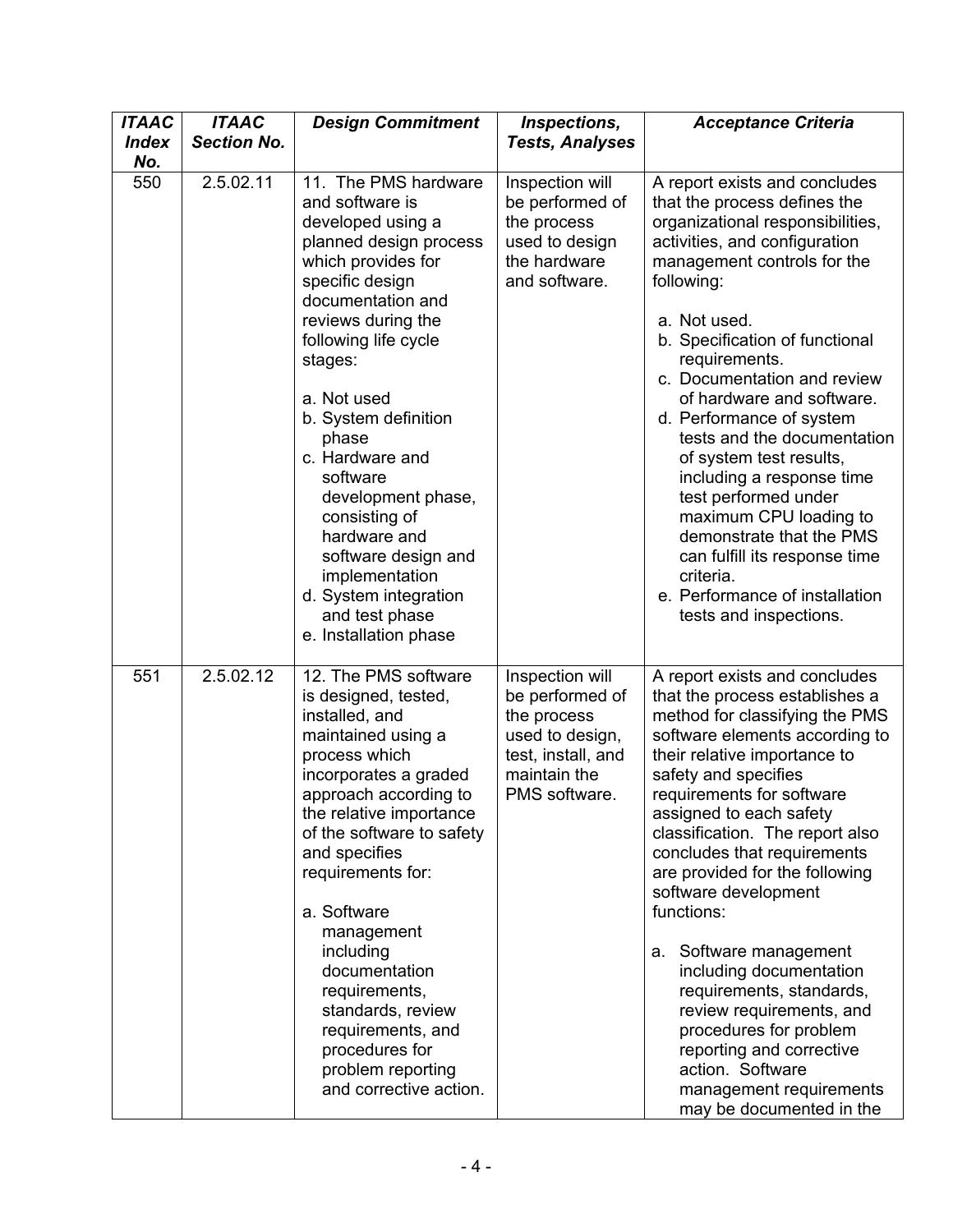| <b>ITAAC</b><br><b>Index</b><br>No. | <b>ITAAC</b><br><b>Section No.</b> | <b>Design Commitment</b>                                                                                                                                                                                                         | Inspections,<br><b>Tests, Analyses</b> | <b>Acceptance Criteria</b>                                                                                                                                                                                                                                                                                                                                                                                                                                                                                                                                                                                                                                                                                                          |
|-------------------------------------|------------------------------------|----------------------------------------------------------------------------------------------------------------------------------------------------------------------------------------------------------------------------------|----------------------------------------|-------------------------------------------------------------------------------------------------------------------------------------------------------------------------------------------------------------------------------------------------------------------------------------------------------------------------------------------------------------------------------------------------------------------------------------------------------------------------------------------------------------------------------------------------------------------------------------------------------------------------------------------------------------------------------------------------------------------------------------|
|                                     |                                    | b. Software<br>configuration<br>management<br>including historical<br>records of software<br>and control of<br>software changes.<br>c. Verification and<br>validation including<br>requirements for<br>reviewer<br>independence. |                                        | software quality assurance<br>plan, software management<br>plan, software development<br>plan, software safety plan,<br>and software operation and<br>maintenance plan; or these<br>requirements may be<br>combined into a single<br>software management plan.<br>b. Software configuration<br>management including<br>historical records of<br>software and control of<br>software changes.<br>Software configuration<br>management requirements<br>are provided in the software<br>configuration management<br>plan.<br>Verification and validation<br>$C_{-}$<br>including requirements for<br>reviewer independence.<br>Verification and validation<br>requirements are provided<br>in the verification and<br>validation plan. |

## 5. DOCUMENTS REVIEWED:

APP-IVV-JQR-014, "Protection and Safety Monitoring System Safety Display Code Review Report", Revision 0, dated January 2018

APP-PMS-GEF-134, "PMS Software Update to resolve Site and Factory Testing Issues."

APP-PMS-J3-320, "AP1000 Detailed Functional Diagram Pressurizer Level Reactor Trip," Revision 8, dated February 2017

APP-PMS-J3-321, "AP1000 Detailed Functional Diagram Steam Generator 1 Narrow Range Water Level Reactor Trips," Revision 8, dated March 2017

APP-PMS-J3-369, "AP1000 Detailed Functional Diagram ADS Stage 4 Actuation and Reset Control Divisions A and B," Revision 6, dated May 2014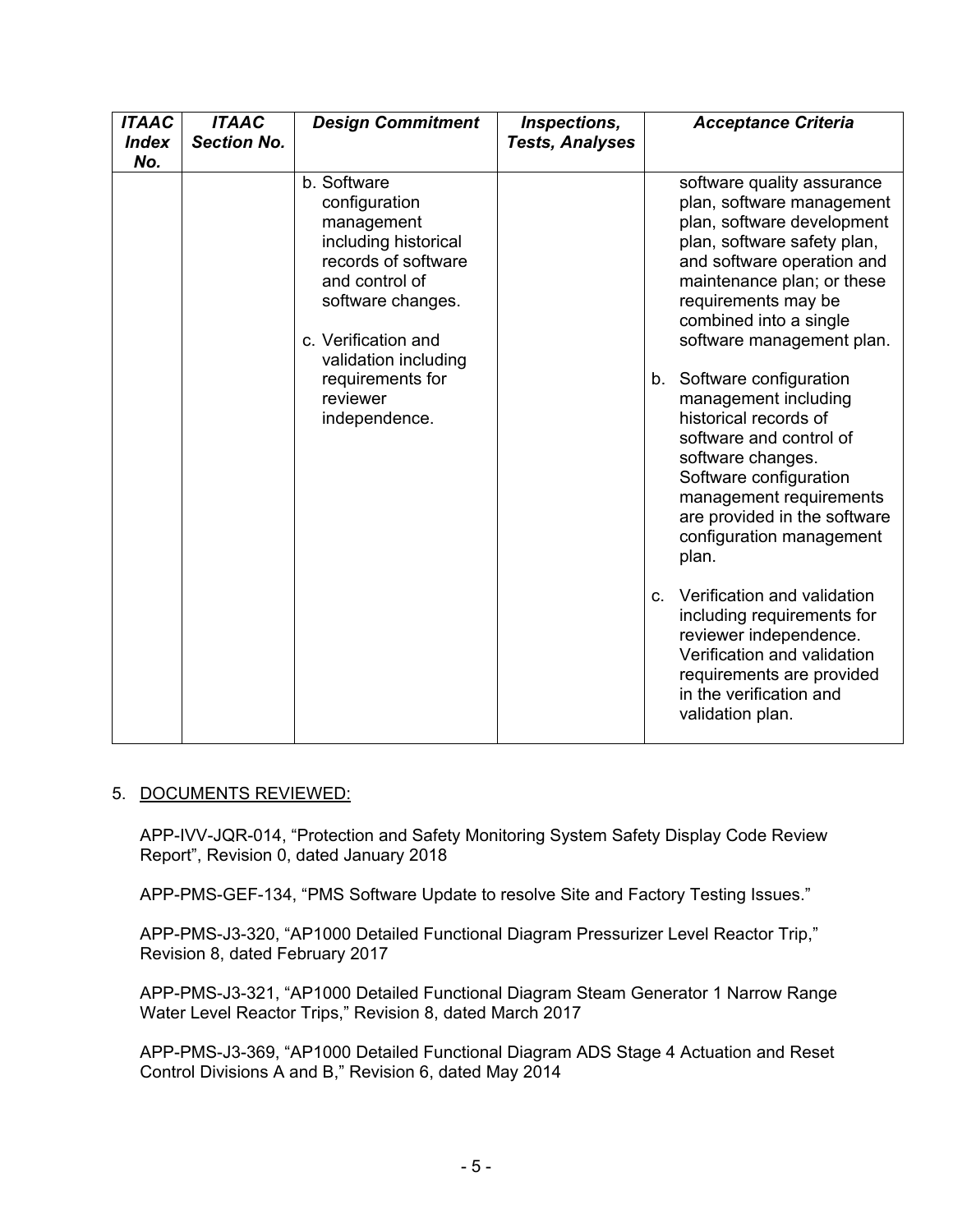APP-PMS-T1D-007, "AP1000 PMS System System-Level Reactor Trip Channel Integration Test Data Sheets," Revision 8

APP-PMS-T1D-008, "AP1000 PMS System System-Level ESF Channel Integration Test Data Sheets," Revision 8

APP-PMS-T1D-009, "AP1000 PMS Integrated Logic Processor Component Logic Integration Test Data Sheets," Revision 9

APP-PMS-T1P-007, "AP1000 Protection and Safety Monitoring System Reactor Trip Channel Integration Test Procedure," Revision 4, dated November 2017

APP-PMS-T1P-008, "AP1000 Protection and Safety Monitoring System System-Level Engineered Safety Features Channel Integration Test Procedure," Revision 3, dated December 2017

APP-PMS-T1P-009, "AP1000 Protection and Safety Monitoring System Integrated Logic Processor Component Logic Channel Integration Test Procedure," Revision 7, dated December 2017

APP-PMS-T1P-014, "AP1000 Protection and Safety Monitoring System - System Integration Test Abnormal Conditions Test Procedure," Revision 8, dated December 2017

APP-PMS-T1P-051, "AP1000 Protection and Safety Monitoring System Hardware Regression Test Procedure," Revision 4, dated January 2018

APP-PMS-T2R-009, "Protection and Safety Monitoring System Integrated Logic Processor Component Logic Channel Integration Test Report," Revision 0, dated August 2017

VS3-PMS-T2R-012, "PMS System Interfaces and Response Time – System Integration Test Report," Revision 0

APP-PMS-T2R-014, "AP1000 Protection and Safety Monitoring System – System Integration Test Abnormal Conditions Test Report," Revision 0, dated November 2017

APP-PMS-T2R-100, "AP1000 Protection and Safety Monitoring System Fuel Load Baseline Summary Test Report," Revision 1, dated February 2018

APP-PMS-T5-001, "AP1000 Protection and Safety Monitoring System Test Plan," Revision 5, dated July 2015

IL-410495, "Inspection Lot for Reactor Trip Matrix Termination Unit," dated August 2012

IVV\_Task\_RSED\_RTA\_WNA-DS-01519-GEN, "IV&V Task Report for Requirements Traceability Analysis of WNA-DS-01519-GEN," Revision 0, dated December 14, 2012

IVV-H5R-001, "PMS IV&V Software Requirements Fulfillment Assessment," Revision 0, dated March 2018

SV0-IVV-JQR-014, "Vogtle AP1000 Protection and Safety Monitoring System Safety Display Code Review Report," Revision 2, dated June 2014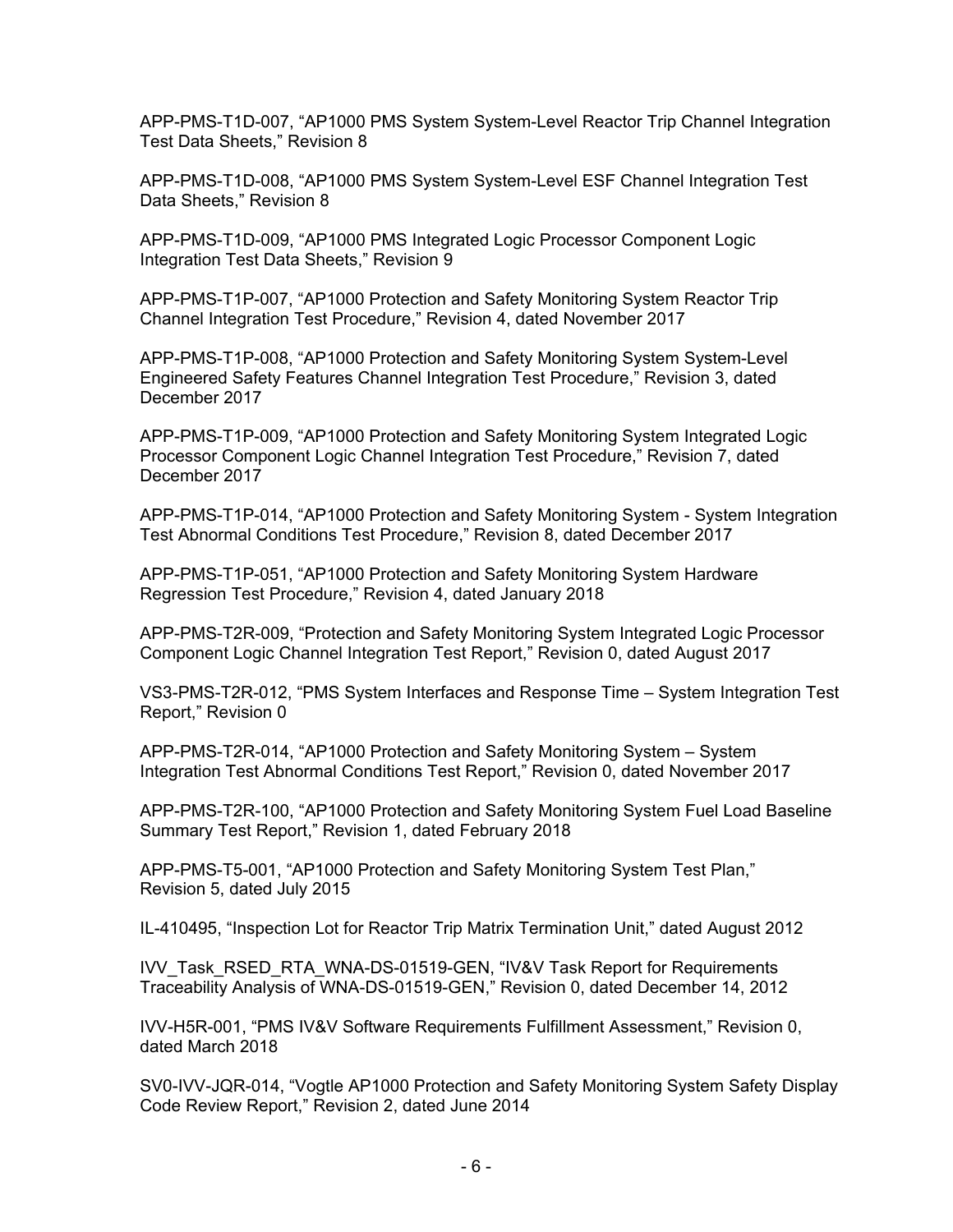SV0-IVV-JQR-021, "Vogtle AP1000 Protection and Safety Monitoring System Independent Verification and Validation Summary Report," Revision 4, dated April 2018

SV3-PMS-T2R-007, "Vogtle Unit 3 AP1000 Protection and Safety Monitoring System System-Level Reactor Trip Channel Integration Test Report," Revision 0, dated March 2016

SV4-PMS-T2R051, "Vogtle Unit 4 AP1000 Protection and Safety Monitoring System Hardware Regression Test Report," Revision 4, dated January 2018

VS3-PMS-T2R-008, "V.C. Summer Unit 3 AP1000 Protection and Safety Monitoring System System-Level Engineered Safety Features Channel Integration Test Report," Revision 0, dated July 2017

VS3-PMS-T1P-002, "V. C. Summer Unit 3 AP1000 Protection and Safety Monitoring System Integrated Logic Cabinet Hardware Test Procedure," Revision 0, dated October 2013

VS3-PMS-T1D-002, "V.C. Summer Unit 3 AP1000 Protection and Safety Monitoring System Integrated Logic Cabinet Hardware Test Data Sheets," Revision 2, dated August 2015

VS3-PMS-T2R-002, "V. C. Summer Unit 3 AP1000 Protection and Safety Monitoring System Integrated Logic Cabinet Hardware Test Report," Revision 0, dated March 2017

WNA-DS-01491-GEN, "Standard Reusable Software Element Document for Pressurizer Water Level Compensation Custom PC Element," Revision 14, dated November 2016

WNA-DS-01492-GEN, "Standard Reusable Software Element Document for Steam Generator Water Level Compensation Custom PC Element," Revision 10, dated November 2016

WNA-DS-01735-GEN, "Standard Safety System Class 1E Reactor Trip Matrix Termination Unit Assembly Hardware Requirements Specification," Revision 4, dated April 2011

WNA-IG-300320-GEN, "Execution of Inspection Lots," Revision 3, dated October 2013

WNA-TP-02288-GEN, "Element Software Test Procedure for PZWLCOMP Custom PC Element," Revision 1, dated November 2016

WNA-TP-02289-GEN, "Element Software Test Procedure for SGWLCOMP Custom PC Element," Revision 1, dated November 2016

WNA-TR-01438-GEN, "Element Software Test Report for PZWLCOMP Custom PC Element," Revision 3, dated November 2016

WNA-TR-01439-GEN, "Element Software Test Report for SGWLCOMP Custom PC Element," Revision 3, dated November 2016

WNA-TP-00427-GEN, "Standard Safety System Reactor Trip Matrix Termination Unit Test Procedure," Revision 10, dated June 2017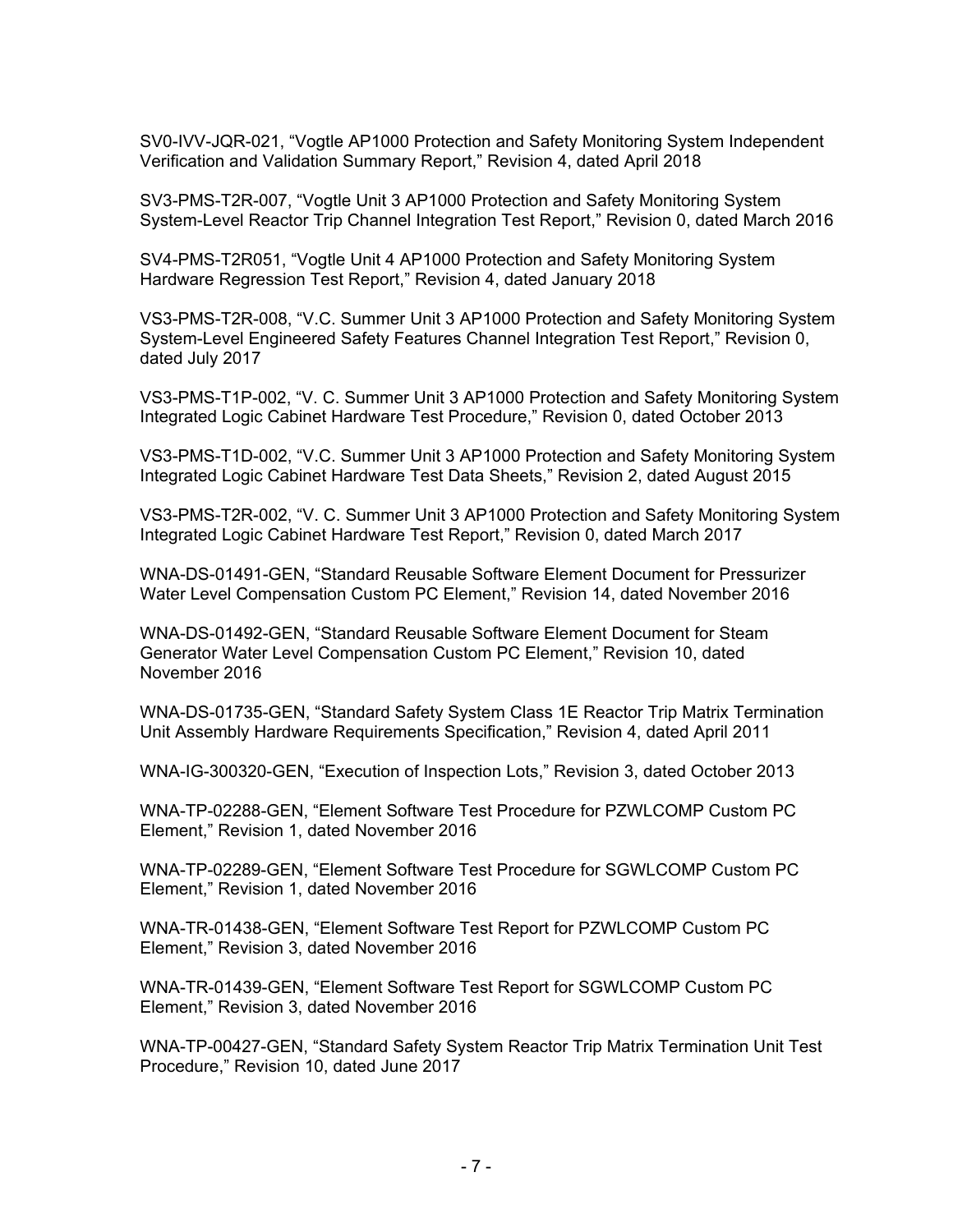WNA-VT-00048-WAPP, "IV&V Task Report for RSED RTA for WNA-DS-01492-GEN," Revision 2, dated December 2016

WNA-VT-00259-WAPP, "IV&V Task Report for Tools Evaluation," Revision 2, dated December 2016

WNA-VT-00302-WAPP, "IV&V Task Report for RSED RTA for WNA-DS-01653-GEN," Revision 0, dated September 2015

WNA-VT-00618-SV0, "IV&V Task Report for Vogtle AP1000 PMS Open Issues Assessment," Revision 0, dated March 2018

WNA-VT-00700-WAPP, "IV&V Task Report for the QDPS Software Design Description RTA and Software Design Evaluation," Revision 0, dated November 2017

WNA-VT-00703-WAPP, "IV&V Task Report for the SD Software Design Description RTA and Software Design Evaluation," Revision 1, dated November 2017

WNA-WI-00362-GEN, "Instructions for Updating IV&V RTA Modules," Revision 6, dated March 2015

WNA-WI-00433-GEN, "Instructions for Performing IV&V Fulfillment Assessment," Revision 2, dated June 2017

#### DCP/E&DCR

APP-GW-GEE-4623, "PMS ESF Actuation Latching Changes"

APP-GW-GEE-5493, "Addition of Interposing Relays to the PMS BCCs in the RTS UVR Trip Path"

APP-GW-GEE-4823, "Automation and Field Services/ AP1000 Safety System Functional/System Engineering"

APP-GW-GEF-1917, Engineering and Design Change Coordination Report, "Addition of Interposing Relays to the PMS Bistable/Coincidence Logic Cabinet (BCC)s in the Reactor Trip Switchgear (RTS) Under-voltage Release (UVR) Trip Path," Revision 0, dated February 2017

#### Quality program/corrective actions

RITS 55785, 47887, 55733, 58596, 39601, 60435

CAP IR-2018-6487, CAP IR-2018-6823